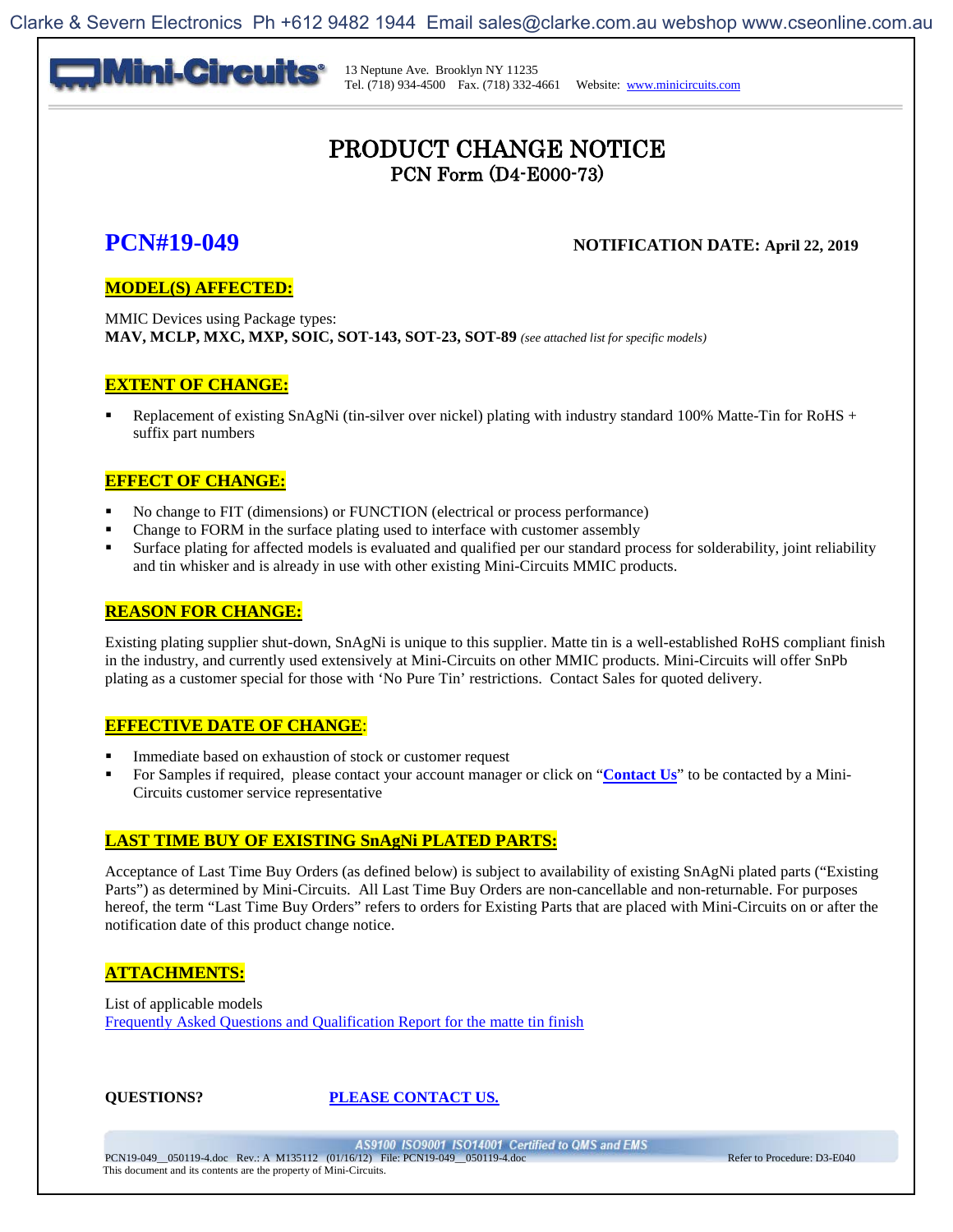

# PRODUCT CHANGE NOTICE PCN Form (D4-E000-73)

#### **Attachment to PCN#19-049**

| <b>**</b> List of Affected Models ** |                    |                   |                   |                   |  |
|--------------------------------------|--------------------|-------------------|-------------------|-------------------|--|
| $AVA-183+$                           | $CY2-143+$         | ERA-1SM-7         | ERA-3SM-22+       | $ERA-5+$          |  |
| $AVA-183A+$                          | $D17IA+$           | $ERA-2$ 99+       | ERA-3SM-24+       | ERA-50SM+         |  |
| $AVA-24+$                            | $D17W+$            | $ERA-2+$          | ERA-3SM-30+       | ERA-50SM-4+       |  |
| AVA-24-1                             | D <sub>20</sub> C+ | $ERA-21SM+$       | ERA-3SM-31+       | ERA-50SM-6+       |  |
| $AVA-24A+$                           | $D20C-3+$          | $ERA-2-3+$        | ERA-3SM-32+       | ERA-51HIREL       |  |
| AVM-273HP+                           | $E$ P2C+           | <b>ERA-2-5</b>    | ERA-3SM-38+       | ERA-51SM+         |  |
| $AVM-273HPK+$                        | $E$ P2C-1+         | ERA-29SM          | ERA-3SM-39+       | ERA-51SM-18.2DB   |  |
| BP <sub>2</sub> C+                   | $EP2C-2+$          | ERA-2HIREL        | ERA-3SM-40+       | $ERA-5-2+$        |  |
| $BP2C1+$                             | $E$ P2C-6+         | ERA-2SM 99+       | $ERA-3SM-8+$      | <b>ERA-5-3</b>    |  |
| BP2G+                                | $E$ P2K+           | ERA-2SM+          | $ERA-4+$          | ERA-59SM          |  |
| $BP2G1+$                             | $E$ P2K-1+         | <b>ERA-2SM-15</b> | $ERA-4-2+$        | $ERA-59SM+$       |  |
| $BP2G-6+$                            | $EP2K-2+$          | ERA-2SM-16+       | ERA-4SM 99+       | ERA-5SM+          |  |
| $BP2P+$                              | $E$ P2W+           | ERA-2SM-16DB      | ERA-4SM+          | <b>ERA-5SM-10</b> |  |
| $BP2P1+$                             | $E$ P2W1+          | ERA-2SM-18+       | ERA-4SM-10+       | ERA-5SM-13+       |  |
| BP2U+                                | $ERA-1$ 99+        | ERA-2SM-20+       | ERA-4SM-11        | ERA-5SM-14        |  |
| $BP2U1+$                             | $ERA-1+$           | ERA-2SM-22+       | <b>ERA-4SM-12</b> | ERA-5SM-15+       |  |
| BP4C+                                | <b>ERA-1-3</b>     | ERA-2SM-24+       | <b>ERA-4SM-13</b> | <b>ERA-5SM-16</b> |  |
| <b>BP4C-1</b>                        | ERA-1HIREL         | ERA-2SM-25+       | ERA-4SM-13.5DB    | ERA-5SM-17        |  |
| $BP4C1+$                             | ERA-1SM 99+        | $ERA-2SM-3+$      | ERA-4SM-14.4DB    | ERA-5SM-19        |  |
| $BP4C-1+$                            | ERA-1SM+           | $ERA-2SM-5+$      | ERA-4SM-15        | ERA-5SM-2         |  |
| BP4C1-2+                             | ERA-1SM-14+        | ERA-2SM-7         | <b>ERA-4SM-16</b> | ERA-5SM-20DB      |  |
| BP4C1-3+                             | ERA-1SM-16+        | $ERA-3+$          | $ERA-4SM-17+$     | <b>ERA-5SM-22</b> |  |
| <b>BP4C-5</b>                        | ERA-1SM-17+        | ERA-33SM+         | ERA-4SM-21+       | <b>ERA-5SM-23</b> |  |
| BP4P+                                | ERA-1SM-18+        | ERA-33SM-1+       | ERA-4SM-6         | ERA-5SM-30        |  |
| BP4P1+                               | ERA-1SM-19+        | $ERA-3-4+$        | ERA-4SM-8         | ERA-5SM-32+       |  |
| BP4U+                                | ERA-1SM-4          | ERA-3HIREL        | ERA-4SM-9         | ERA-5SM-37+       |  |
| BP4U1+                               | ERA-1SM-5+         | ERA-3SM 99+       | ERA-4XSM+         | ERA-5SM-38+       |  |
| BP4U1-1+                             | ERA-1SM-6+         | ERA-3SM+          | ERA-4XSM-2+       | ERA-5SM-4         |  |

AS9100 ISO9001 ISO14001 Certified to QMS and EMS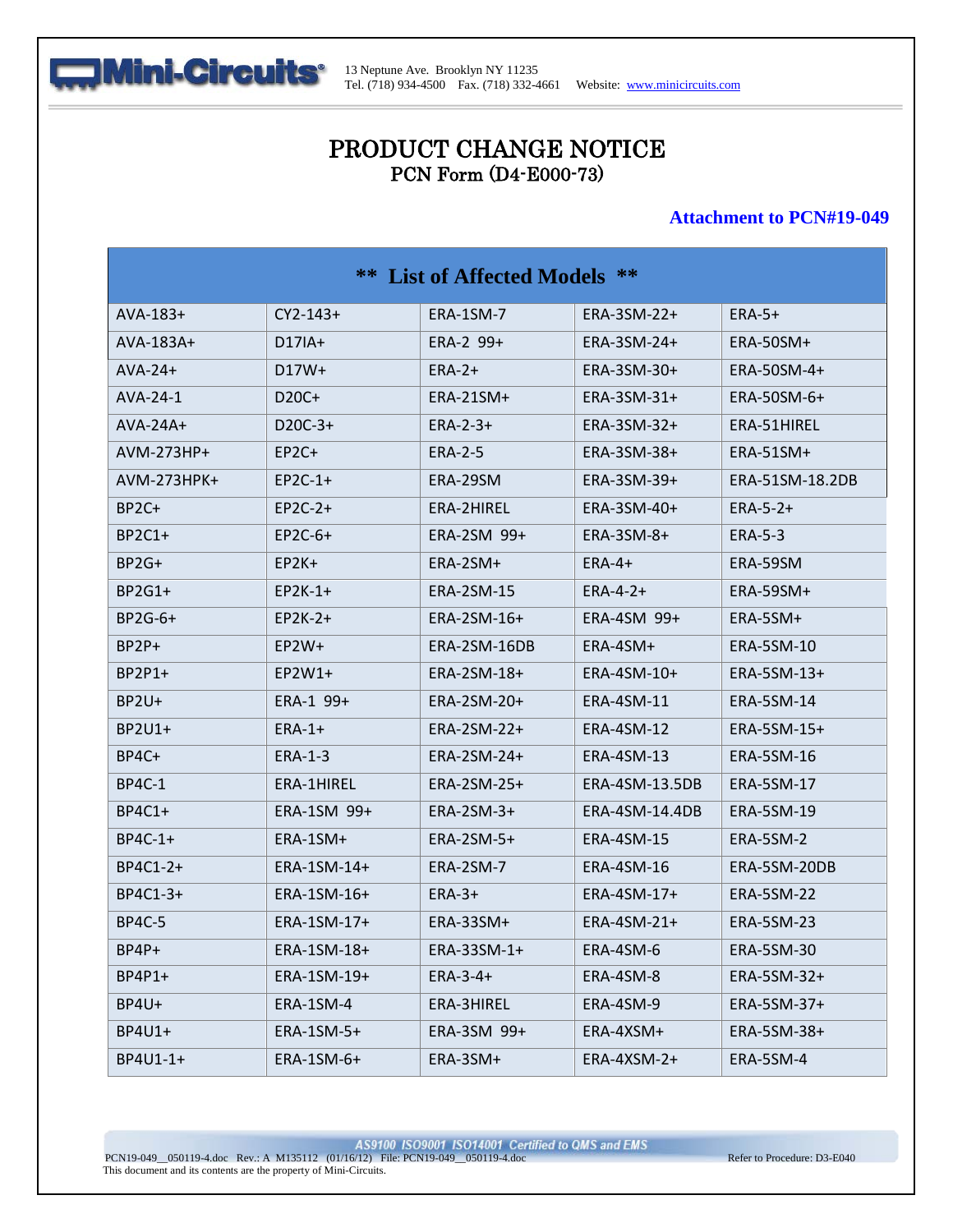

# PRODUCT CHANGE NOTICE PCN Form (D4-E000-73)

#### **Attachment to PCN#19-049**

| <b>**</b> List of Affected Models ** |              |               |               |            |
|--------------------------------------|--------------|---------------|---------------|------------|
| ERA-5SM-40+                          | $GALI-3+$    | $GALI-51+$    | $GALI-6-8+$   | $GAT-12+$  |
| $ERA-5SM-6+$                         | $GALI-3-10+$ | $GALI-5-1+$   | $GALI-6-9+$   | $GAT-15+$  |
| ERA-5SM-7                            | $GALI-3-16+$ | $GALI-51-11+$ | $GALI-6F+$    | $GAT-2+$   |
| ERA-5SM-9                            | $GALI-3-3$   | GALI-51-12+   | $GALI-6F-5+$  | $GAT-20+$  |
| ERA-5XSM+                            | $GALI-33+$   | $GALI-51-2+$  | GALI-6F-7+    | $GAT-2-1+$ |
| $ERA-6+$                             | GALI-33-1    | $GALI-5-12+$  | $GALI-74+$    | $GAT-2-2+$ |
| ERA-6SM+                             | GALI-33-5+   | GALI-51-9+    | GALI-74-10+   | $GAT-3+$   |
| ERA-6SM-10+                          | $GALI-33-6+$ | $GALI-51F+$   | $GALI-74-11+$ | $GAT-30+$  |
| ERA-6SM-12+                          | $GALI-3-6+$  | $GALI-51F-1+$ | GALI-74-13+   | $GAT-3-1+$ |
| ERA-6SM-14+                          | $GALI-3-7+$  | $GALI-52+$    | GALI-74-15+   | $GAT-3-2+$ |
| ERA-6SM-15+                          | $GALI-39+$   | GALI-52-4+    | GALI-74-5+    | $GAT-4+$   |
| ERA-6SM-16+                          | GALI-39-10+  | $GALI-5-3$    | GALI-74-6+    | $GAT-4-2+$ |
| $ERA-6SM-2+$                         | GALI-39-11+  | $GALI-5-3+$   | GALI-74-7+    | $GAT-5+$   |
| $ERA-6SM-8+$                         | GALI-39-13+  | $GALI-55+$    | $GALI-84+$    | $GAT-6+$   |
| ERA-8SM+                             | GALI-39-14+  | $GALI-55-1+$  | GALI-84-1+    | $GAT-6-1+$ |
| $ERA-8SM-1+$                         | $GALI-39-3+$ | GALI-55-2+    | GALI-84-2+    | $GAT-7+$   |
| $ERA-8SM-2+$                         | GALI-39-8+   | $GALI-5-8+$   | GALI-84-4+    | $GAT-8+$   |
| ERA-9SM+                             | $GALI-4+$    | GALI-5-9      | GALI-84-7+    | $GAT-9+$   |
| $GALI-21+$                           | $GALI-4-1+$  | $GALI-59+$    | GALI-REP-1+   | $GAT-9-1$  |
| GALI-2-10+                           | $GALI-4-10+$ | $GALI-59-3+$  | $GALI-S66+$   | $GP2S+$    |
| GALI-21-1                            | $GALI-4-11+$ | GALI-59-5+    | GALI-S66-2+   | $GP2S1+$   |
| $GALI-21-1+$                         | $GALI-4-13+$ | $GALI-5F+$    | GALI-S66-4+   | $GP2S1-5+$ |
| $GALI-21-3+$                         | $GALI-4-3$   | $GALI-5F-1+$  | GALI-S66-5+   | $GP2S-3+$  |
| GALI-21-6+                           | GALI-4-6     | GALI-5F-2+    | $GAT-0+$      | $GP2S-4+$  |
| GALI-21-7+                           | GALI-4-8+    | $GALI-6+$     | $GAT-0-1+$    | $GP2S-7+$  |
| GALI-24+                             | GALI-49+     | GALI-6-11+    | $GAT-0-2+$    | $GP2X+$    |
| GALI-29+                             | GALI-4F+     | GALI-6-2+     | $GAT-1+$      | $GP2X1+$   |
| GALI-2-9+                            | $GALI-5+$    | GALI-6-3      | GAT-10+       | $GP2X-1+$  |

AS9100 ISO9001 ISO14001 Certified to QMS and EMS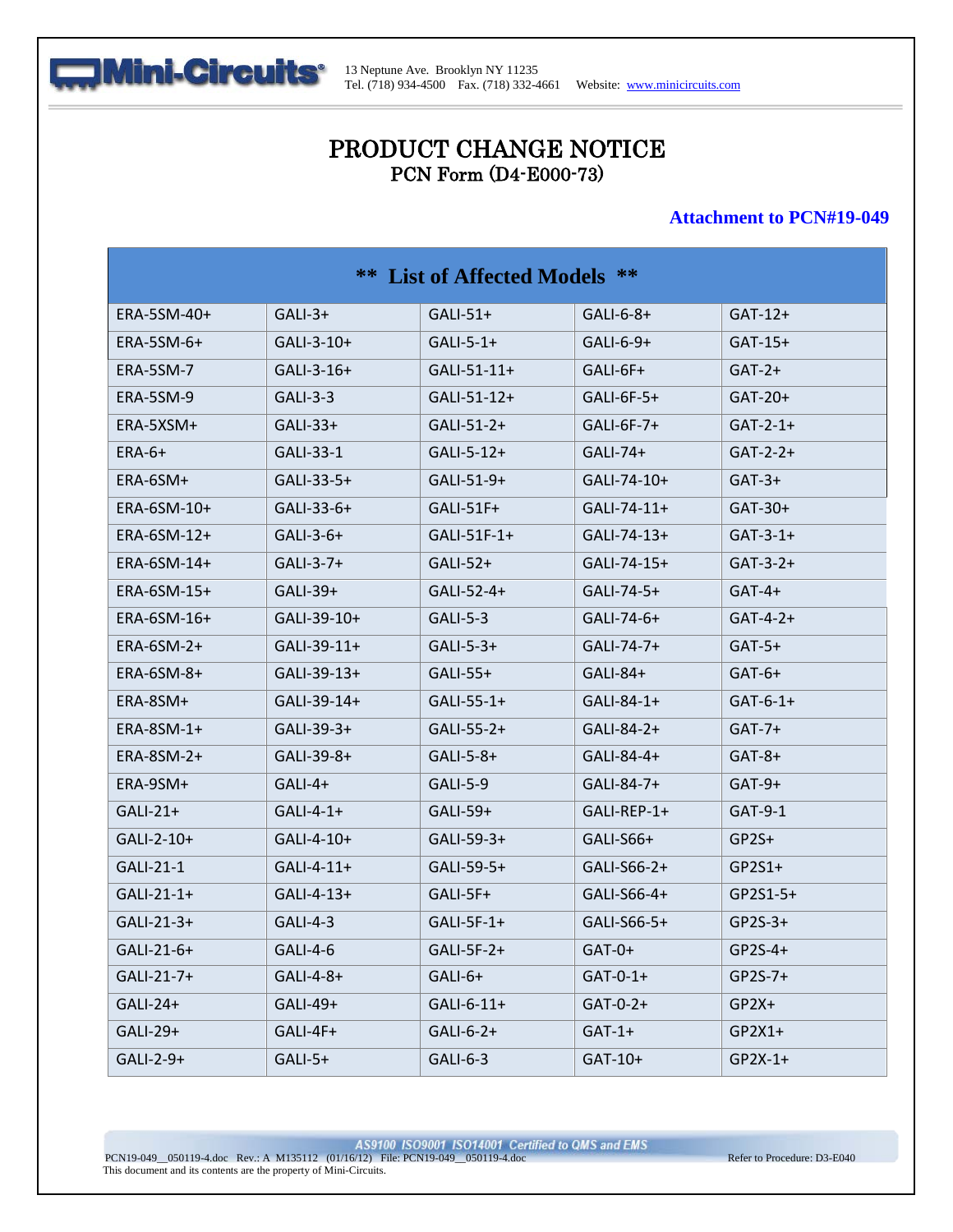

# PRODUCT CHANGE NOTICE PCN Form (D4-E000-73)

#### **Attachment to PCN#19-049**

| <b>** List of Affected Models **</b> |                  |             |               |                  |
|--------------------------------------|------------------|-------------|---------------|------------------|
| $GP2X1-11+$                          | $GVA-62-2+$      | $K-LAT-1+$  | $LAT-4-6+$    | $LEE-9+$         |
| $GP2X1-12+$                          | $GVA-62-3+$      | $KXMA-1+$   | $LAT-4-7+$    | $LHA-1+$         |
| $GP2X1-2+$                           | $GVA-63+$        | $LAT-0+$    | $LAT-5+$      | $LHA-1H+$        |
| $GP2X1-3+$                           | $GVA-63-1+$      | $LAT-0-1+$  | $LAT-5-8+$    | $LLM-43-1+$      |
| $GP2X1-5+$                           | $GVA-63-2+$      | $LAT-0-2+$  | $LAT-6+$      | $LVA-123+$       |
| $GP2X1-6+$                           | $GVA-63-3+$      | $LAT-0-4+$  | $LAT-6-6+$    | $LVA-84-1+$      |
| $GP2X-2+$                            | $GVA-63-5+$      | $LAT-1+$    | $LAT-6-7+$    | M3SWA-2-50DR10+  |
| $GP2X-3+$                            | $GVA-63-6+$      | $LAT-10+$   | $LAT-7+$      | M3SWA-2-50DR-8+  |
| $GP2X-4+$                            | $GVA-81+$        | $LAT-10-6+$ | $LAT-7-5+$    | $M3SWA-2-50DRA+$ |
| $GP2X-5+$                            | $GVA-81-2+$      | $LAT-1-10+$ | $LAT-8+$      | $MAR-1+$         |
| $GP2X-6+$                            | $GVA - 81 - 3 +$ | $LAT-12+$   | $LAT-8-6+$    | MAR-1-11         |
| $GP2X-7+$                            | GVA-81-5         | $LAT-15+$   | $LAT-9+$      | $MAR-1-3$        |
| $GP2Y+$                              | $GVA-82+$        | $LAT-15-4+$ | $LEE-19+$     | <b>MAR-1-7</b>   |
| $GP2Y1+$                             | $GVA-82-2+$      | $LAT-1-8+$  | $LEE-19-3+$   | <b>MAR-1-8</b>   |
| $GP2Y-1+$                            | $GVA-82-3+$      | $LAT-1-9+$  | $LEE2-6+$     | <b>MAR-1-9</b>   |
| $GP2Y1-2+$                           | $GVA-83+$        | $LAT-2+$    | $LEE-29+$     | MAR-1A           |
| $GP2Y1-4+$                           | $GVA-83-1+$      | $LAT-20+$   | $LEE-29-4-1+$ | MAR-1A+          |
| $GP2Y1-5+$                           | $GVA-83-6+$      | LAT-20-1    | $LEE-29-7+$   | MAR-1SM+         |
| $GP2Y-3+$                            | $GVA-84+$        | $LAT-20-5+$ | $LEE-29-8+$   | MAR-1SM-10       |
| $GVA-123+$                           | $GVA-84-1+$      | $LAT-2-6+$  | $LEE-39+$     | $MAR-1SM-11+$    |
| $GVA-123-1+$                         | $GVA - 84 - 2 +$ | $LAT-2-8+$  | $LEE-39-10+$  | MAR-1SM-2        |
| $GVA-123-2+$                         | $GVA-84-3+$      | $LAT-3+$    | LEE-39-11     | MAR-1SM-5        |
| $GVA-123-3+$                         | $GVA - 84 - 4 +$ | $LAT-30+$   | $LEE-39-12+$  | MAR-1SM-8        |
| GVA-123-4+                           | GVA-84-8         | $LAT-3-10+$ | $LEE-39-3+$   | $MAR-2+$         |
| $GVA-60+$                            | $GVA-84-9+$      | $LAT-3-12+$ | $LEE-39-5+$   | <b>MAR-2-1</b>   |
| $GVA-60-1+$                          | $GVA-91+$        | $LAT-3-13+$ | $LEE-39-6+$   | MAR-2-2          |
| $GVA-62+$                            | $GVA-92+$        | $LAT-3-8+$  | $LEE-49+$     | <b>MAR-2-4</b>   |
| $GVA-62-1+$                          | $GVA-93+$        | $LAT-4+$    | $LEE-59+$     | MAR-2SM+         |

AS9100 ISO9001 ISO14001 Certified to QMS and EMS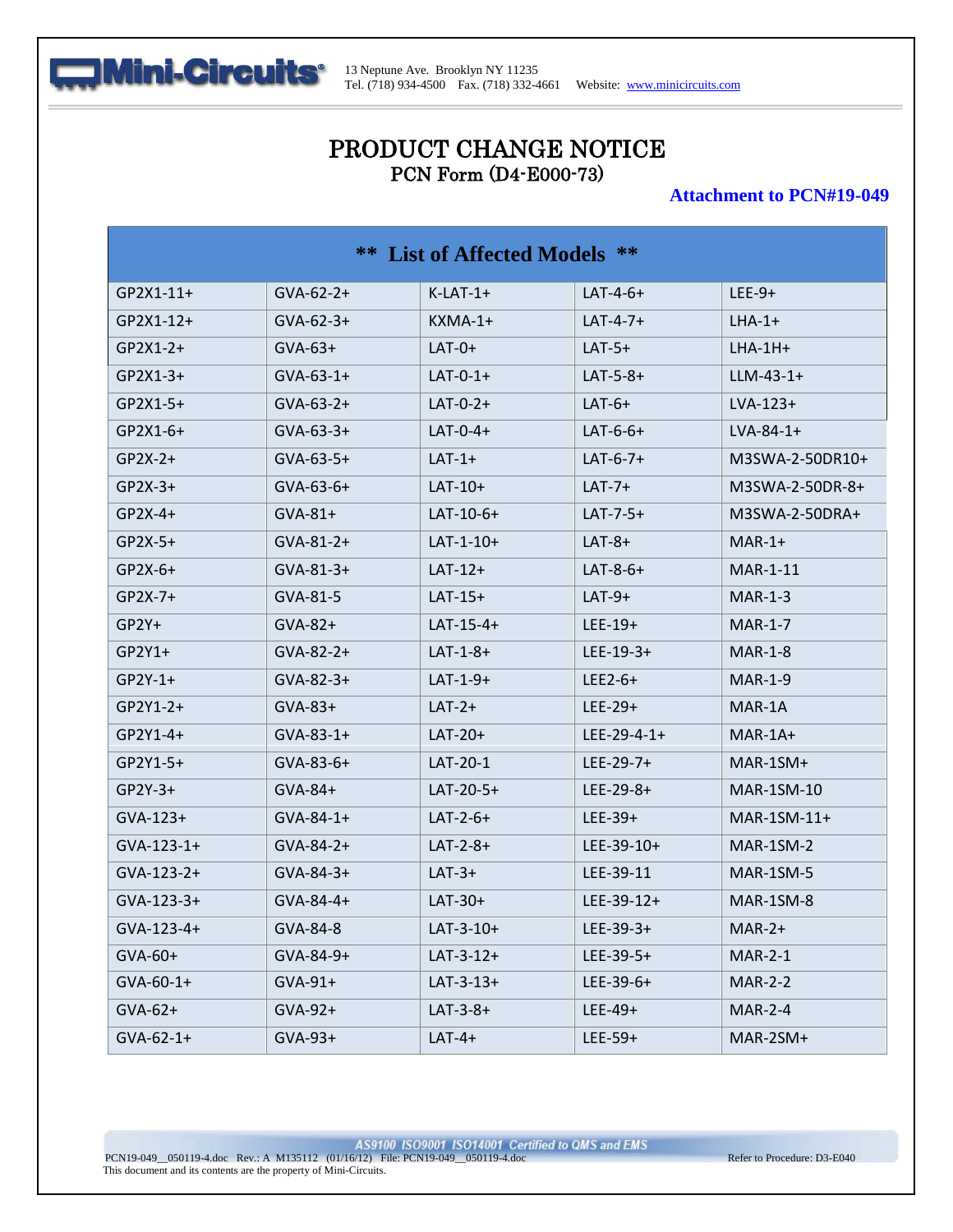

# PRODUCT CHANGE NOTICE PCN Form (D4-E000-73)

#### **Attachment to PCN#19-049**

| <b>**</b> List of Affected Models ** |                   |                   |                |                |
|--------------------------------------|-------------------|-------------------|----------------|----------------|
| MAR-2SM-5                            | $MAR-3SM-3$       | MAR-4SM-2         | $MAR-7SM-15+$  | MAV-11-6       |
| $MAR-2SM-6+$                         | $MAR-3SM-31+$     | MAR-4SM-3         | MAR-7SM-6      | $MAV-11A+$     |
| $MAR-3+$                             | $MAR-3SM-33+$     | MAR-4SM-4         | MAR-7SM-8      | $MAV-11BSM+$   |
| MAR-3-10                             | MAR-3SM-5         | MAR-4SM-6         | $MAR-7SM-9$    | $MAV-11BSM-2+$ |
| MAR-3-11                             | MAR-3SM-6         | MAR-4SM-7         | MAR-7SM-HIREL  | $MAV-1A+$      |
| MAR-3-12.0DB                         | MAR-3SM-9         | $MAR-6+$          | MAR-8A+        | $MAV-2A+$      |
| MAR-3-16                             | $MAR-4+$          | MAR-6-2.6DB       | $MAR-8A-1+$    | MAV-4SM        |
| MAR-3-3                              | MAR-4-1           | MAR-6-2.6SM       | MAR-8ASM+      | $MAV-4SM+$     |
| <b>MAR-3-4</b>                       | MAR-4-10          | <b>MAR-6-8</b>    | $MAR-8ASM-10+$ | MDA4-752H+     |
| MAR-3-5                              | MAR-4-11          | MAR-6SM+          | $MAR-8ASM-5+$  | $MDB-24H+$     |
| <b>MAR-3-7</b>                       | MAR-4-12          | MAR-6SM-11        | $MAR-8ASM-6+$  | $MDB-73H+$     |
| MAR-3SM 99+                          | MAR-4-13          | MAR-6SM-17.7DB    | $MAR-8ASM-7+$  | $MDB-73H-2+$   |
| MAR-3SM+                             | MAR-4-14          | MAR-6SM-18.6DB    | $MAR-8ASM-9+$  | $MDB-73H-3+$   |
| MAR-3SM-10                           | MAR-4-15          | MAR-6SM-25+       | MAR-8SM-10     | MERA-533+      |
| <b>MAR-3SM-11</b>                    | $MAR-4-16+$       | <b>MAR-6SM-27</b> | $MAR-8SM-17+$  | MERA-556+      |
| MAR-3SM-12                           | <b>MAR-4-2</b>    | $MAR-6SM-29+$     | MAR-8SM-18+    | MERA-7433+     |
| MAR-3SM-12DB-1                       | MAR-4-3           | $MAR-6SM-30+$     | $MAR-8SM-19+$  | MERA-7433-1+   |
| MAR-3SM-14                           | MAR-4-4           | $MAR-6SM-31+$     | $MAR-8SM-21+$  | MERA-7456+     |
| MAR-3SM-17                           | MAR-4-5           | $MAR-7+$          | MAR-8SM-3      | $MGVA-62+$     |
| MAR-3SM-19                           | MAR-4-7           | MAR-7-12.8DB      | MAR-8SM-6      | $MGVA-62-1+$   |
| <b>MAR-3SM-20</b>                    | MAR-4-8           | MAR-7-4           | $MAV-11+$      | $MGVA-63+$     |
| MAR-3SM-21                           | <b>MAR-4-9</b>    | <b>MAR-7-5</b>    | MAV-11-11      | $MNA-2A+$      |
| <b>MAR-3SM-22</b>                    | $MAR-4SM+$        | <b>MAR-7-6</b>    | MAV-11-12      | $MNA-2W+$      |
| <b>MAR-3SM-23</b>                    | <b>MAR-4SM-11</b> | $MAR-7SM+$        | MAV-11-13      | $MNA-3A+$      |
| $MAR-3SM-24+$                        | MAR-4SM-13        | <b>MAR-7SM-12</b> | MAV-11-14      | MNA-4+TRH      |
| MAR-3SM-25                           | $MAR-4SM-15+$     | <b>MAR-7SM-13</b> | MAV-11-17      | $MNA-4-3$      |
| <b>MAR-3SM-28</b>                    | $MAR-4SM-16+$     | $MAR-7SM-13+$     | MAV-11-18      | $MNA-4A+$      |
| MAR-3SM-29+                          | MAR-4SM-17        | $MAR-7SM-14+$     | MAV-11-3       | $MNA-4A-1+$    |

AS9100 ISO9001 ISO14001 Certified to QMS and EMS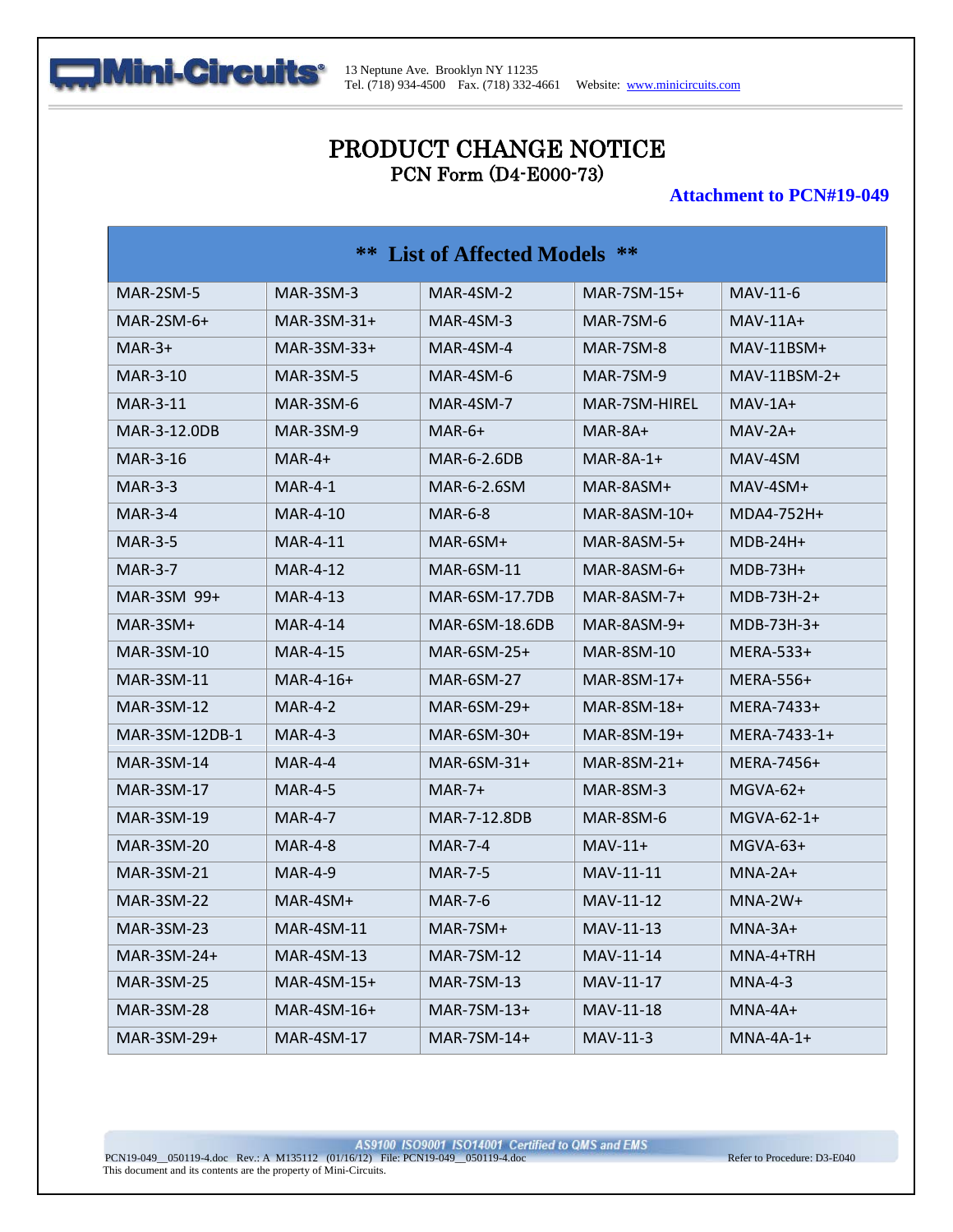

# PRODUCT CHANGE NOTICE PCN Form (D4-E000-73)

#### **Attachment to PCN#19-049**

| **<br>List of Affected Models ** |                |                 |                 |                |
|----------------------------------|----------------|-----------------|-----------------|----------------|
| $MNA-4W+$                        | $PATH-1+$      | PAT-15+         | $PAT-3+$        | <b>PAT-4-5</b> |
| MNA-5-1                          | PAT-10+        | PAT-15-1        | PAT-30+         | <b>PAT-4-8</b> |
| $MNA-5A+$                        | PAT-10-1       | <b>PAT-15-2</b> | PAT-30-3+       | $PAT-5+$       |
| $MNA-6-1$                        | PAT-10-11+     | PAT-15-3        | PAT-30-4+       | PAT-5-10+      |
| $MNA-6-2+$                       | PAT-10-13+     | PAT-15-7+       | PAT-30-5+       | $PAT-5-11+$    |
| $MNA-6-3$                        | PAT-10-14+     | PAT-15-8+       | <b>PAT-3-10</b> | <b>PAT-5-2</b> |
| $MNA-6-6+$<br>LTB                | PAT-10-15+     | PAT-15-9+       | PAT-3-11        | <b>PAT-5-3</b> |
| $MNA-6A+$                        | PAT-10-17+     | <b>PAT-1-6</b>  | PAT-3-14        | <b>PAT-5-4</b> |
| $MNA-6A-1+$                      | PAT-10-2       | <b>PAT-1-8</b>  | PAT-3-18        | <b>PAT-5-5</b> |
| $MNA-6A-2+$                      | PAT-10-5       | $PAT-2+$        | <b>PAT-3-2</b>  | <b>PAT-5-6</b> |
| $MNA-6W+$                        | PAT-10-6       | <b>PAT-20+</b>  | PAT-3-20+       | PAT-5-9+       |
| $MNA-7-11+$                      | PAT-10-7       | PAT-20-1        | PAT-3-22+       | $PAT-6+$       |
| $MNA-7-3$                        | PAT-10-9+      | <b>PAT-20-2</b> | $PAT-3-23+$     | <b>PAT-6-1</b> |
| $MNA-7-4$                        | <b>PAT-1-1</b> | PAT-20-3        | PAT-3-24+       | PAT-6-10       |
| $MNA-7-6+$                       | PAT-1-11       | PAT-20-6+       | <b>PAT-3-4</b>  | PAT-6-12       |
| $MNA-7A+$                        | PAT-1-14+      | PAT-20-7+       | <b>PAT-3-5</b>  | PAT-6-13+      |
| $MNA-7A-1+$                      | $PAT-1-16+$    | PAT-20-8+       | <b>PAT-3-7</b>  | PAT-6-15+      |
| $MPGA-105+$                      | $PAT-1-17+$    | PAT-20-9+       | <b>PAT-3-8</b>  | PAT-6-16+      |
| $MSW-2-20+$                      | PAT-1-18+      | PAT-2-10        | <b>PAT-3-9</b>  | PAT-6-17+      |
| $MSW-2-20-7+$                    | $PAT-12+$      | $PAT-2-12+$     | $PAT-4+$        | PAT-6-18+      |
| MSW-2-20-8+                      | PAT-12-1       | $PAT-2-13+$     | PAT-4-10        | PAT-6-19       |
| $MSWA-2-20+$                     | PAT-12-2       | PAT-2-14+       | PAT-4-12+       | <b>PAT-6-2</b> |
| $MSWA-2-20-6+$                   | PAT-12-4+      | PAT-2-15+       | $PAT-4-13+$     | <b>PAT-6-5</b> |
| MTX2-73+                         | PAT-12-5+      | <b>PAT-2-2</b>  | PAT-4-14+       | PAT-6-6        |
| $PAT-0+$                         | $PAT-12-6+$    | <b>PAT-2-3</b>  | PAT-4-15+       | <b>PAT-6-7</b> |
| <b>PAT-0-1</b>                   | <b>PAT-1-3</b> | <b>PAT-2-4</b>  | <b>PAT-4-2</b>  | $PAT-7+$       |
| PAT-0-3+                         | <b>PAT-1-4</b> | <b>PAT-2-5</b>  | <b>PAT-4-3</b>  | <b>PAT-7-1</b> |
| PAT-0-4+                         | <b>PAT-1-5</b> | <b>PAT-2-6</b>  | <b>PAT-4-4</b>  | <b>PAT-7-2</b> |

AS9100 ISO9001 ISO14001 Certified to QMS and EMS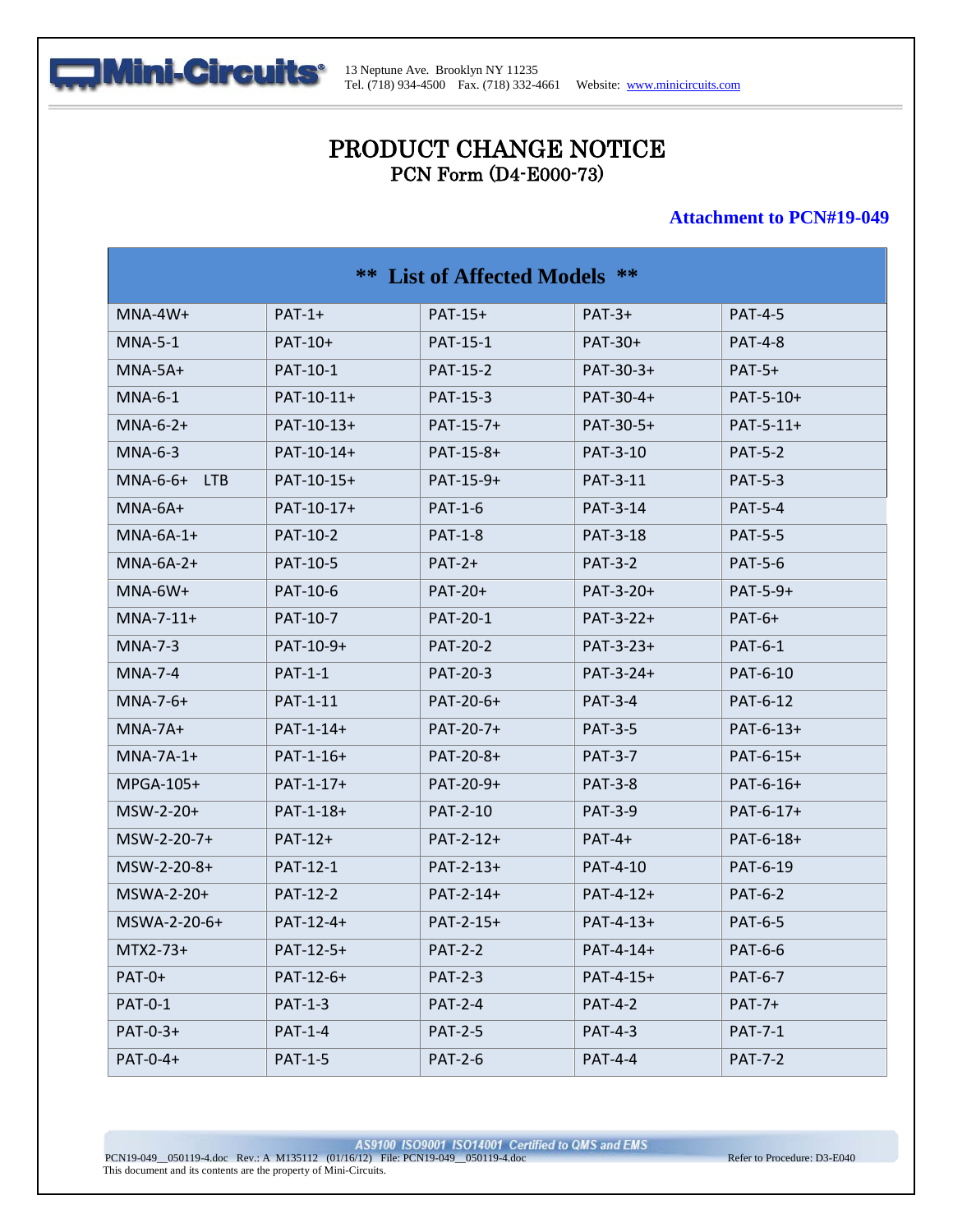

# PRODUCT CHANGE NOTICE PCN Form (D4-E000-73)

#### **Attachment to PCN#19-049**

| List of Affected Models **<br>** |             |               |                |                 |
|----------------------------------|-------------|---------------|----------------|-----------------|
| <b>PAT-7-3</b>                   | PGA-103-11+ | PHA-22-2+     | $RAM-4+$       | $TAV-541+$      |
| PAT-7-6+                         | PGA-103-12+ | PHA-22H+      | RAM-4-14+      | $TAV-551+$      |
| PAT-7-7+                         | PGA-103-2+  | PMA2-153LN+   | <b>RAM-4-7</b> | TAV-581+        |
| PAT-7-8+                         | PGA-103-3+  | PMA2-33LN+    | RAM-6A+        | $TP2G-1+$       |
| $PAT-8+$                         | PGA-103-4+  | PMA2-43LN+    | $RAM-6A-1+$    | $TP2G-3+$       |
| <b>PAT-8-1</b>                   | PGA-103-5+  | PMA3-83LN+    | <b>RAM-7+</b>  | TSS-53LNB+      |
| PAT-8-10+                        | PGA-103-8+  | PMA3-83LN-10+ | RAM-7-10       | TSS-53LNB-2+    |
| <b>PAT-8-2</b>                   | PGA-103-9+  | PMA3-83LN-3+  | RAM-7-11+      | TSS-53LNB3+     |
| <b>PAT-8-3</b>                   | PGA-105+    | PMA3-83LN-4+  | RAM-8A+        | TSS-53LNB-4     |
| <b>PAT-8-4</b>                   | PGA-105-1+  | PMA3-83LN-5+  | RAM-8A-1+      | TSS-53LNB-5+    |
| PAT-8-8+                         | PGA-105-2+  | PMA3-83LN-6+  | $SP-2C+$       | $VAM-3+$        |
| PAT-8-9+                         | PGA-105-3+  | PMA3-83LN-7+  | $SP-2C1+$      | $VAM-6+$        |
| $PAT-9+$                         | PGA-105-6+  | PMA3-83LN-8+  | $SP-2C-1+$     | $VAM-7+$        |
| <b>PAT-9-1</b>                   | PGA-105-7+  | PMA3-83LN-9+  | $SP-2C-2+$     | $VAM-7-2+$      |
| PAT-9-10+                        | PGA-106-75+ | PMA4-33GLN+   | $SP-2G+$       | $VAM-77+$       |
| PAT-9-11+                        | PGA-122-75+ | PMA-545+      | $SP-2G1+$      | VAM-93+         |
| PAT-9-12+                        | $PHA-1+$    | PMA-5451+     | $SP-2L+$       | <b>VNA-28B+</b> |
| <b>PAT-9-2</b>                   | PHA-101+    | PMA-5452+     | $SP-2L-1+$     | $WP4A+$         |
| <b>PAT-9-4</b>                   | $PHA-1-1+$  | PMA-5453+     | $SP-2L-2+$     | $WP4A-1$        |
| <b>PAT-9-5</b>                   | $PHA-1-12+$ | PMA-5454+     | $SP-2P+$       | $WP4C+$         |
| <b>PAT-9-6</b>                   | PHA-1-15+   | PMA-5455+     | $SP-2P1+$      | $WP4C1+$        |
| PAT-9-9+                         | PHA-1-20+   | PMA-5456+     | $SP-2U+$       | WP4C1-2+        |
| PGA-102+                         | PHA-1-22+   | PMA-545G1+    | $SP-2U1+$      | WP4F+           |
| PGA-102-3+                       | PHA-1-4+    | PMA-545G1-2   | $SP-2U2+$      | $WP4F1+$        |
| PGA-102-4+                       | PHA-1-6+    | PMA-545G1-3+  | $SP-2U2-1+$    | WP4G+           |
| PGA-103+                         | PHA-1H+     | $RAM-1+$      | $SP-2W+$       | $WP4G1+$        |
| PGA-103-1+                       | PHA-22+     | $RAM-2+$      | $SP-2W1+$      | $WP4G-1+$       |
| PGA-103-10+                      | PHA-22-1+   | $RAM-3+$      | SP-2W1-1+      | WP4G1-1+        |

AS9100 ISO9001 ISO14001 Certified to QMS and EMS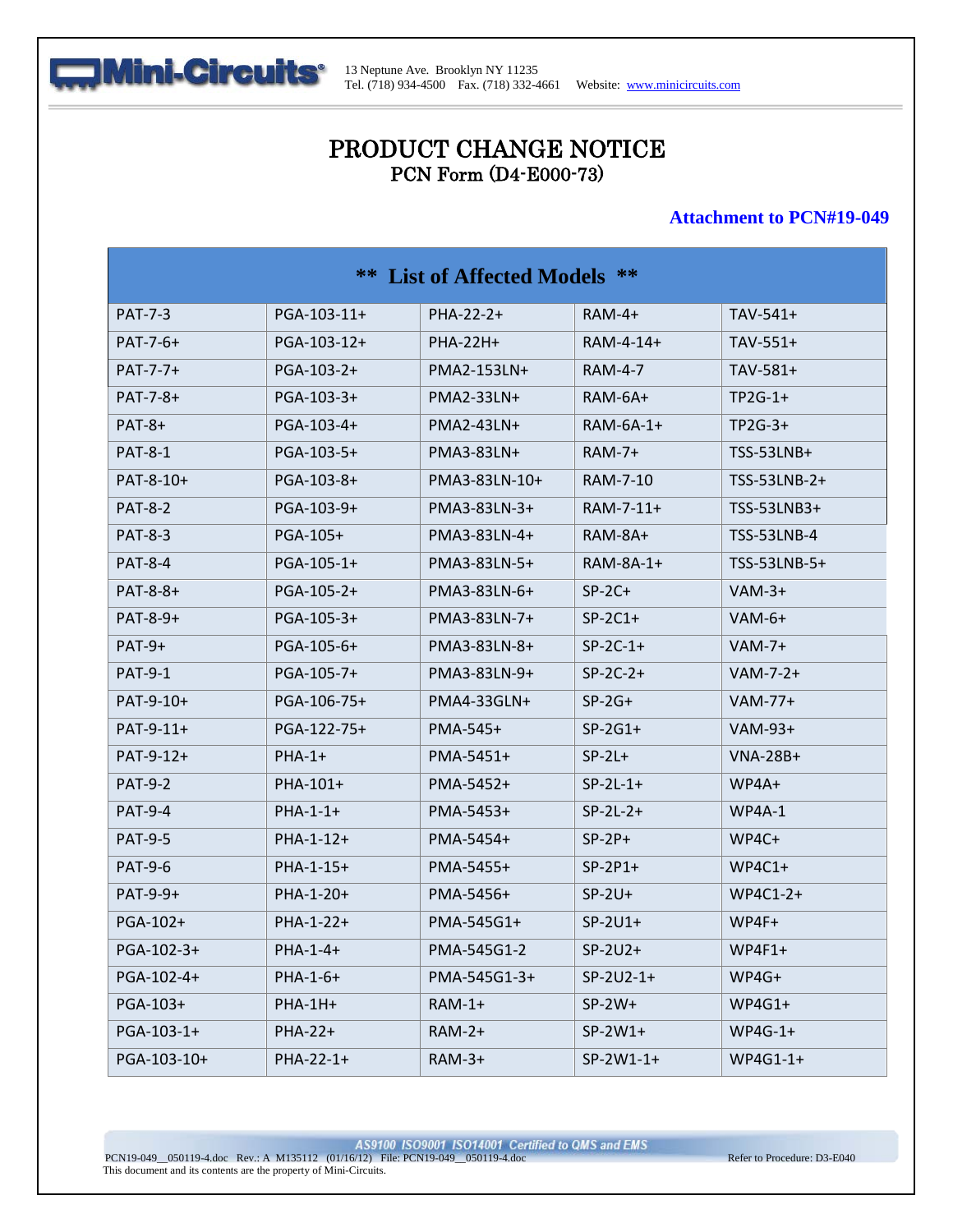

# PRODUCT CHANGE NOTICE PCN Form (D4-E000-73)

#### **Attachment to PCN#19-049**

| WP4L+      | XLF-122-1    | $YSF-162+$ |
|------------|--------------|------------|
| WP4M+      | $XLF-123-2+$ | $YSF-272+$ |
| $WPAN+$    | $XLF-133+$   | $YSF-322+$ |
| $WP4P+$    | $XLF-133-1+$ | $YSF-382+$ |
| $WP4P1+$   | $XLF-14+$    |            |
| $WP4P1-1+$ | $XLF-151+$   |            |
| WP4R+      | $XLF-173+$   |            |
| $WP4R-1$   | $XLF-173-1+$ |            |
| $WP4R1+$   | XLF-173-2+   |            |
| WP4S+      | $XLF-192+$   |            |
| $WP4S-1$   | $XLF-221+$   |            |
| WP4U+      | $XLF-252+$   |            |
| $WP4U1+$   | $XLF-252-1+$ |            |
| WP4W+      | XLF-332+     |            |
| $WP4W1+$   | $XLF-421+$   |            |
| $XBF-282+$ | $XLF-551+$   |            |
| XBF-282-1  | $XLF-63+$    |            |
| XHF2-1162+ | $XLF-73+$    |            |
| XHF2-1352+ | $XLF-73-1+$  |            |
| XHF2-153+  | $XLF-732+$   |            |
| XHF2-1832+ | $XLF-762+$   |            |
| $XHF-23+$  | $XLF-861+$   |            |
| XHF-252+   | XLF-962+     |            |
| XHF2-912+  | XLF-962-1+   |            |
| XHF-392+   | XLF-982+     |            |
| XLF-122+   | $YSF-122+$   |            |
| XLF-123+   | $YSF-2151+$  |            |
| XLF-123-1+ | $YSF-232+$   |            |

AS9100 ISO9001 ISO14001 Certified to QMS and EMS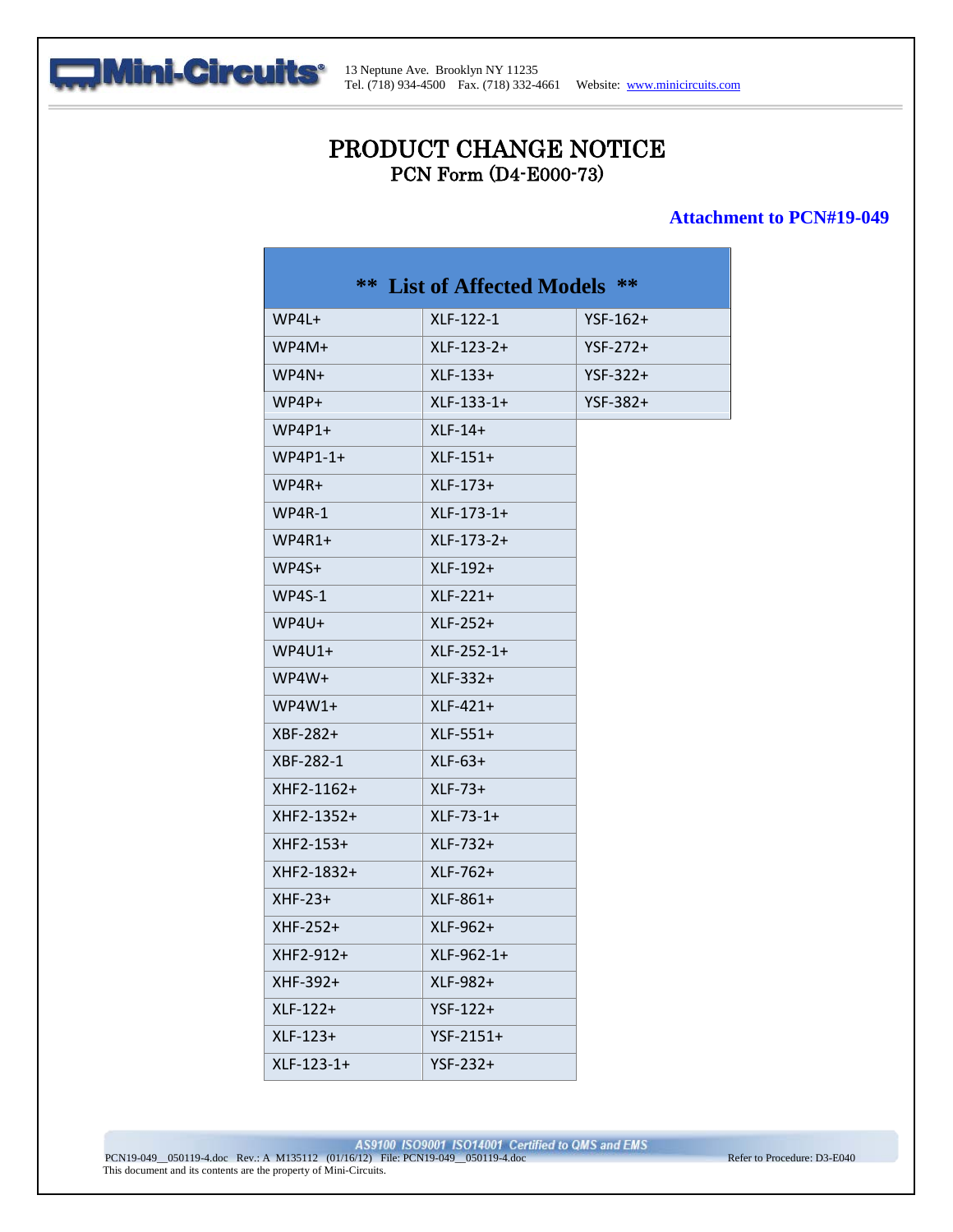finding new ways... setting higher standards

<span id="page-8-0"></span>

# **Frequently Asked Questions: FAQ**

### **1.0 Why the change in plating formulation (Tin-Silver over Nickel to Matte Tin)?**

This plating was a proprietary formulation from a specific plating house that we have used for many years. The plater will be shutting down as of the end of this month, with very little notification and no last time buy opportunity.

**2.0 Will we be using a new plater for the matte tin?**

**No.** We have used this plater for many years and several of our MMIC product line has been matte tin plated since inception.

### **3.0 Why do we consider this as a change to FORM and not FIT or FUNCTION?**

**FORM** is interpreted as the physical appearance of the part, **FIT** is the mechanical dimensions and **FUNCTION** is the performance. The change is to the plating interface of the part only. There is no change to dimensions, layout requirements or performance.

### **4.0 Will this affect the customer soldering or assembly processes?**

 It will not. The same solder and profiles can be used interchangeably.



**5.0 If there a concern for Tin Whisker since the plating is now pure tin?**

> The PCN is accompanied by a qualification report which includes tin whisker test verification.

# **Whisker Mitigation methods:**

Use of Matte Tin over Copper. Plating thickness 300-800 micro-inch. Annealed at 150°C for 1 hour, 24 hour maximum staging time.

### **6.0 Will there be a change to the part number?**

Part numbers will remain unchanged

### **7.0 How will matte tin parts be identified?**

Reel labels contain '**e**' codes that identify surface plating per JESD97. Matte Tin parts will have an '**e3**' code.

### **8.0 Will customers be able to evaluate matte tin parts before acceptance?**

Mini-Circuits has stock of many of the affected parts with matte tin plating. Please contact your representative or account manager for samples as needed. However, this does not imply that the transition to Matte Tin will be delayed pending customer approval.

ISO 9001 ISO 14001 AS 9100 CERTIFIED

FAQ created on April 23, 2019<br>P.O. Box 350166, Brooklyn, New York 11235-0003 (718) 934-4500 Fax (718) 332-4661 The Design Engineers Search Engine 20, 2019<br>Provides ACTUAL Data Instantly at minicircuits.com  $\overline{A}$ **IF/RF MICROWAVE COMPONENTS** 

Distribution Centers NORTH AMERICA (800) 654-7949 Tel: (417) 335-5935 Fax: (417) 335-5945 EUROPE Tel: 44-1252-835094 Fax: 44-1252-837010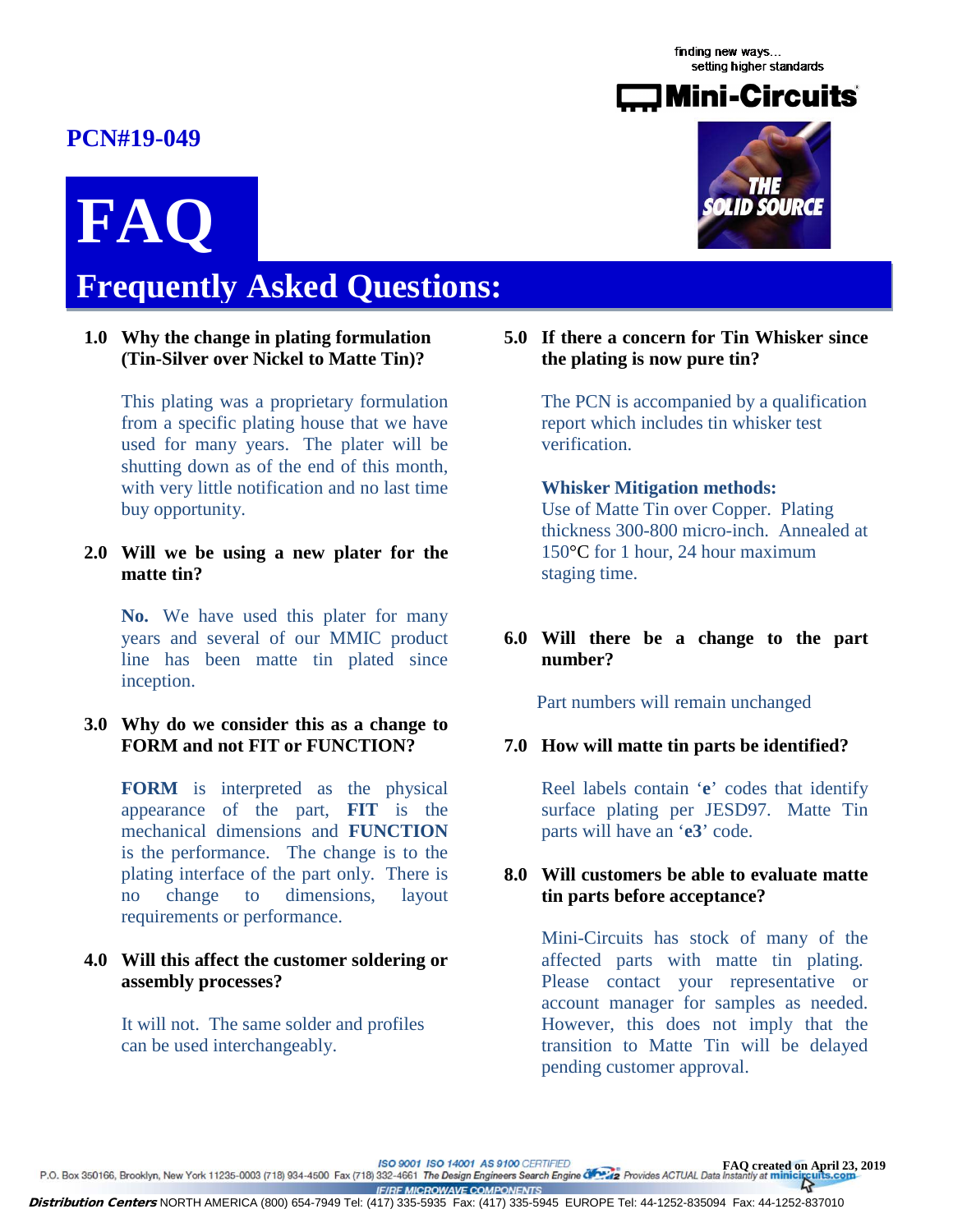# **MINI-CIRCUITS**

# **RELIABILITY QUALIFICATION REPORT FOR PURE MATTE TIN PLATING**

**Mini-Circuits Confidential**

**Report Dated: 17-December-2015 Prepared by: Jeevan**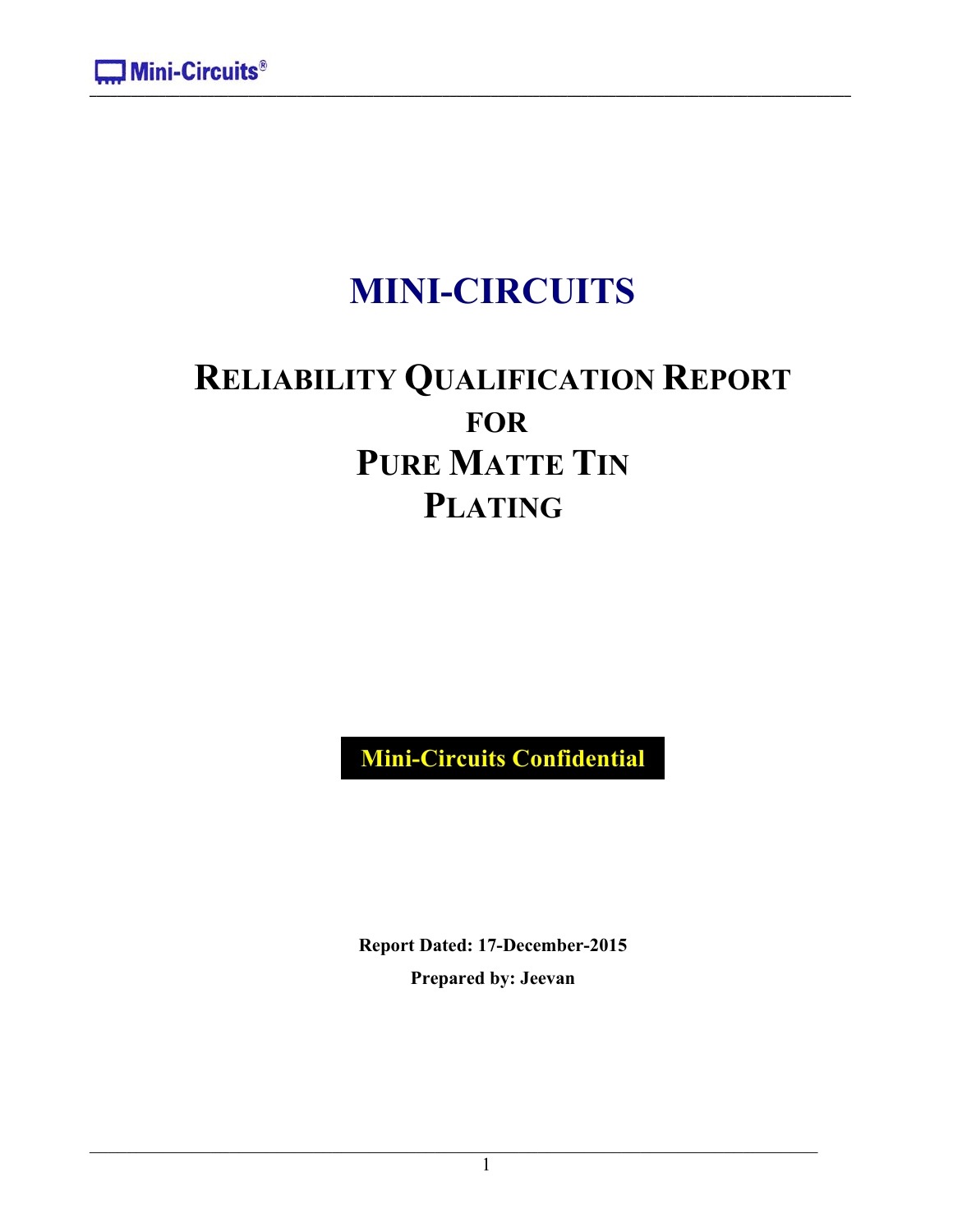# **TABLE OF CONTENTS:**

|                                            | Page           |
|--------------------------------------------|----------------|
| Cover Page                                 | 1              |
| Table of Contents                          | $\overline{2}$ |
| 1. Background                              | $\overline{3}$ |
| 2. Pure Matte Tin Plating – Evolving Trend | 3              |
| 3. Feature and Specification               | 3              |
| 4. Qualification Plan                      | $\overline{4}$ |
| 4.1 Qualification Test Conditions          | $4 - 6$        |
| 4.2 Qualification Flow Chart               | 7              |
| 5. Qualification Results                   | $8 - 15$       |
| 6. Results Summary                         | 16             |
| 7. Conclusion                              | 16             |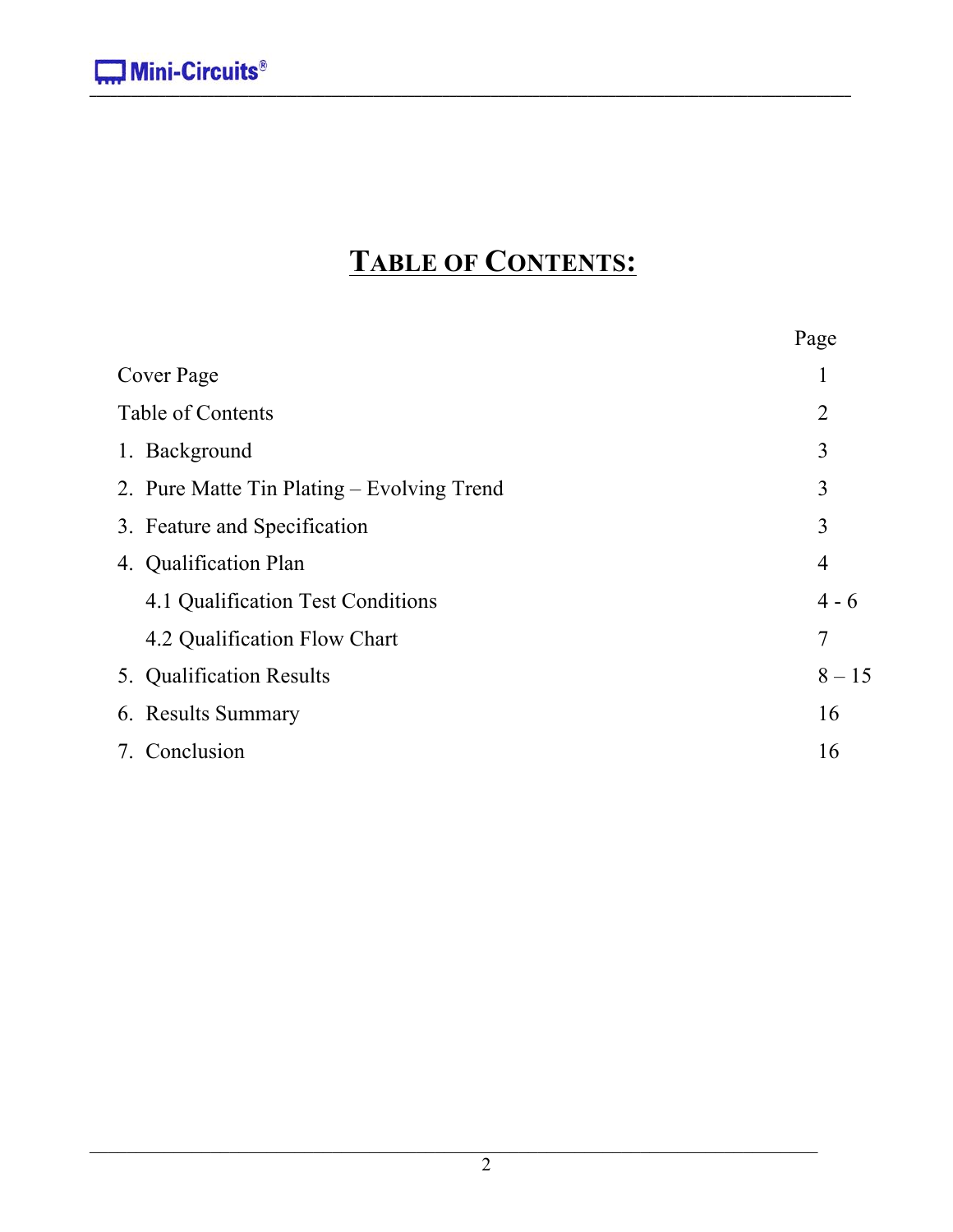# **1. BACKGROUND**

Mini-Circuits proposed to adopt Pure Matte Tin plating for lead frame base surface mount packages. The packages selected for qualification are Micro-X Plastic (ERA-3SM+), QFN/DFN (LEE-39+), SOT-89 (Gali-6F+), SOT-143 (LAT-1+), SOT-23 (TP2G-3+), SOIC (BP4C+) and Micro-X Ceramic (PAT-15+). The qualification criterions are based on passing moisture sensitivity level 1, package reliability and whiskers growth test.

# **2. PURE MATTE TIN PLATING – Evolving Trend**

Pure Matte Tin plating is fast becoming the "chosen one" and is most demanded lead free alternative. Its advantages include compatibility with lead-containing solder paste, good solderability and wetting properties. It has excellent control and uniformity of plating thickness, good electrical / heat conductivity, good corrosion resistance and non-toxicity. Pure matte tin plating has gain worldwide acceptance as an alternative in lead free plating and it is RoHS compliant.

# **3. PLATING FEATURE AND SPECIFICATION**

We adopted Pure Matte Tin Plating with post plate annealing to relieve the compressive stresses in the plated deposits. The plating thickness range is  $300 \sim 800$  micro-inch and annealed at 150ºC for 1 hour.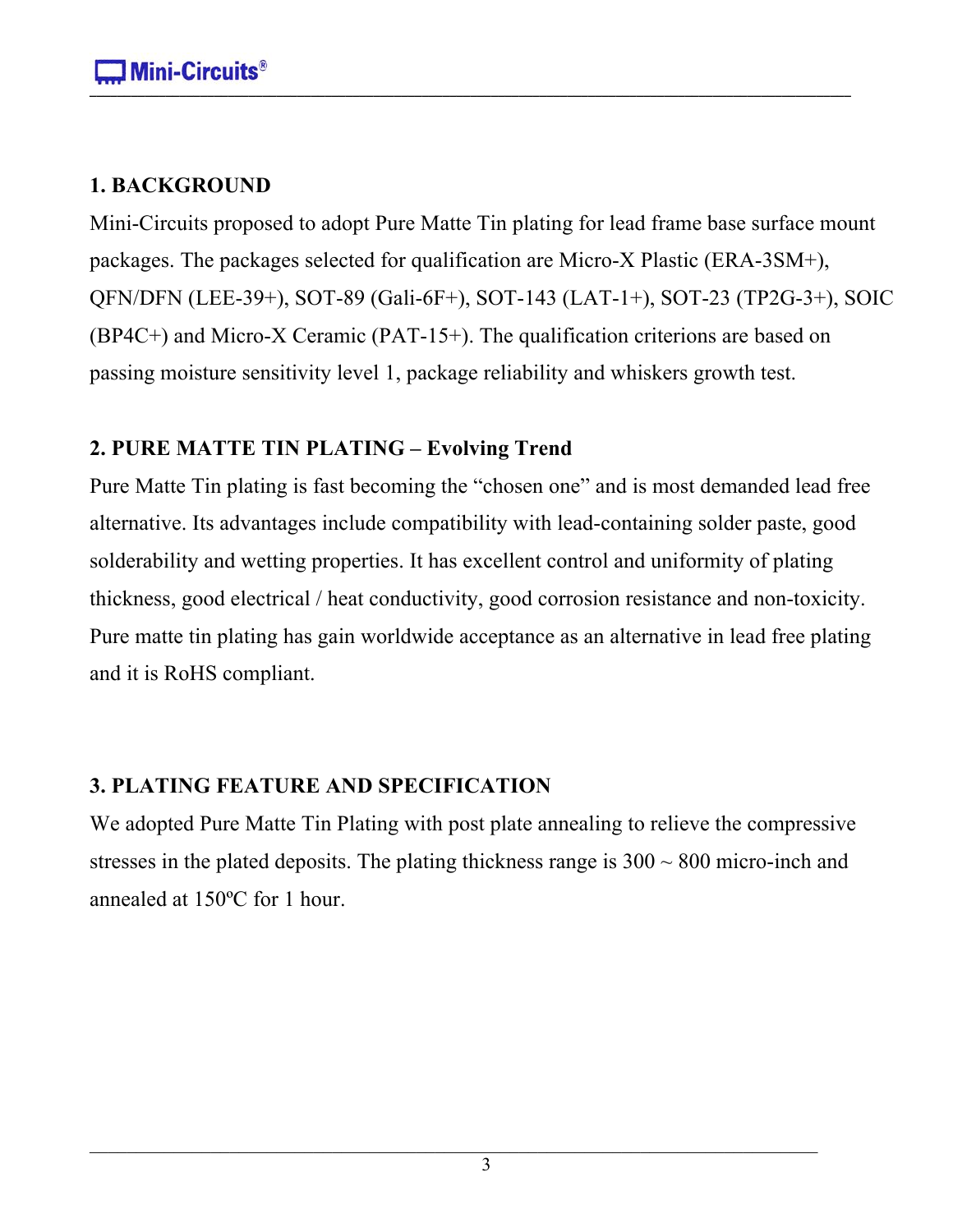# **4. QUALIFICATION PLAN**

In keeping with guidelines established for new plating qualification, representative samples from each package family were selected. A detail qualification test conditions is listed below.

# **4.1 QUALIFICATION TEST CONDITIONS**

|                                                | <b>Test Required</b>                                         | <b>Test Condition</b>                                                                 | Reference<br>Documents                                      | Sample Size |  |
|------------------------------------------------|--------------------------------------------------------------|---------------------------------------------------------------------------------------|-------------------------------------------------------------|-------------|--|
|                                                | Moisture Sensitivity Level 1                                 |                                                                                       |                                                             |             |  |
|                                                | Dry Bake                                                     | Temperature: 125°C<br>Duration: 24 hours                                              |                                                             |             |  |
| Moisture<br>MSL <sub>1</sub><br>Soak<br>Reflow | Temperature: 85°C<br><b>RH: 85%RH</b><br>Duration: 168 hours | Jedec Standard,<br>J-Std-020D.01,                                                     | 45 units                                                    |             |  |
|                                                |                                                              | Tmax: 260°C<br>Cycles: 3                                                              | Level 1                                                     |             |  |
| <b>Resistance to Heat</b><br>(Reflow)          |                                                              | Tmax: 260°C<br>Cycles: 3                                                              |                                                             | 45 units    |  |
| <b>Reliability Stress Test</b>                 |                                                              |                                                                                       |                                                             |             |  |
| Temperature Cycle                              |                                                              | Thot: $+150^{\circ}$ C<br>Tcold: $-65^{\circ}$ C<br>Dwell Time: 15 min<br>Cycles: 500 | Jedec Standard,<br>JESD22-A104D,<br><b>Test Condition C</b> | 23 units    |  |
| Autoclave                                      |                                                              | Temperature: 121°C<br>RH: 100%<br>Pressure: 15 psig<br>Duration: 96 hours             | Jedec Standard,<br>JESD22-A102D,<br><b>Test Condition C</b> | 22 units    |  |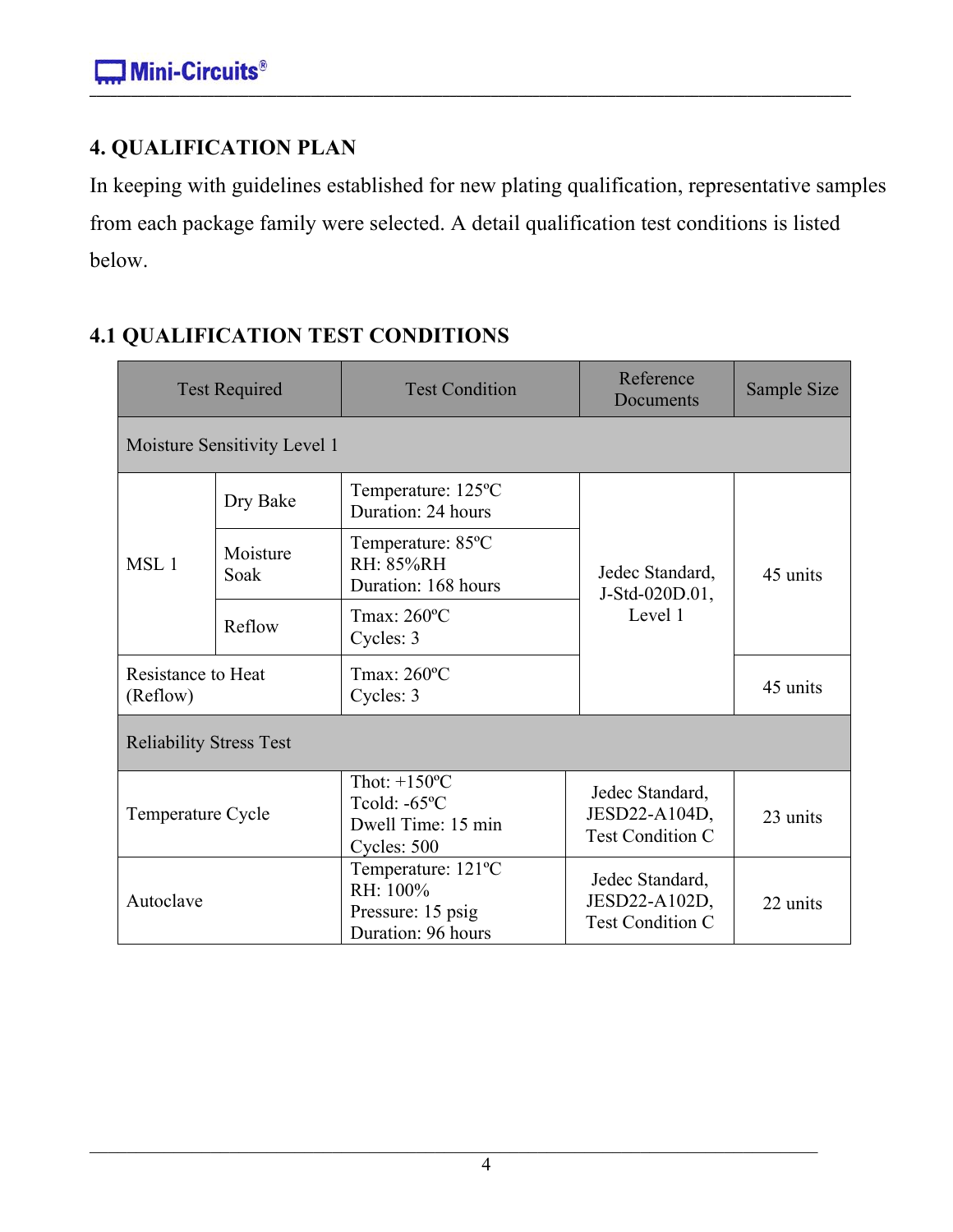| <b>Reliability Test</b>                            |                                                                          |                                             |          |  |
|----------------------------------------------------|--------------------------------------------------------------------------|---------------------------------------------|----------|--|
| <b>Plating Thickness</b><br>Measurement            | X-Ray Fluorescent method<br>Thickness: 300u" to 800u"                    | Jedec Standard,<br>JESD213                  | 30 units |  |
| <b>Scratch Test</b>                                | Temperature: 150°C<br>Duration: 24 hours                                 | Mini-Circuits,<br>$IP-57$                   | 30 units |  |
| Tape Test                                          | Temperature: 150°C<br>Duration: 24 hours                                 | Mini-Circuits,<br>$IP-57$                   | 30 units |  |
| Solderability Test,<br><b>Surface Mount Method</b> | Steam Ageing: 8 hours<br>Steam Temperature: 93°C<br>Reflow SnAgCu: 245°C | Jedec Standard,<br>JESD22-B102,<br>Method 2 | 30 units |  |
| Solderability Test,<br><b>Surface Mount Method</b> | Steam Ageing: 8 hours<br>Steam Temperature: 93°C<br>Reflow SnPb: 225°C   | Jedec Standard,<br>JESD22-B102,<br>Method 2 | 30 units |  |
| Solderability Test,<br>Dip and Look Method         | Steam Ageing: 8 hours<br>Steam Temperature: 93°C<br>Solder SnAgCu: 245°C | Jedec Standard,<br>JESD22-B102,<br>Method 1 | 30 units |  |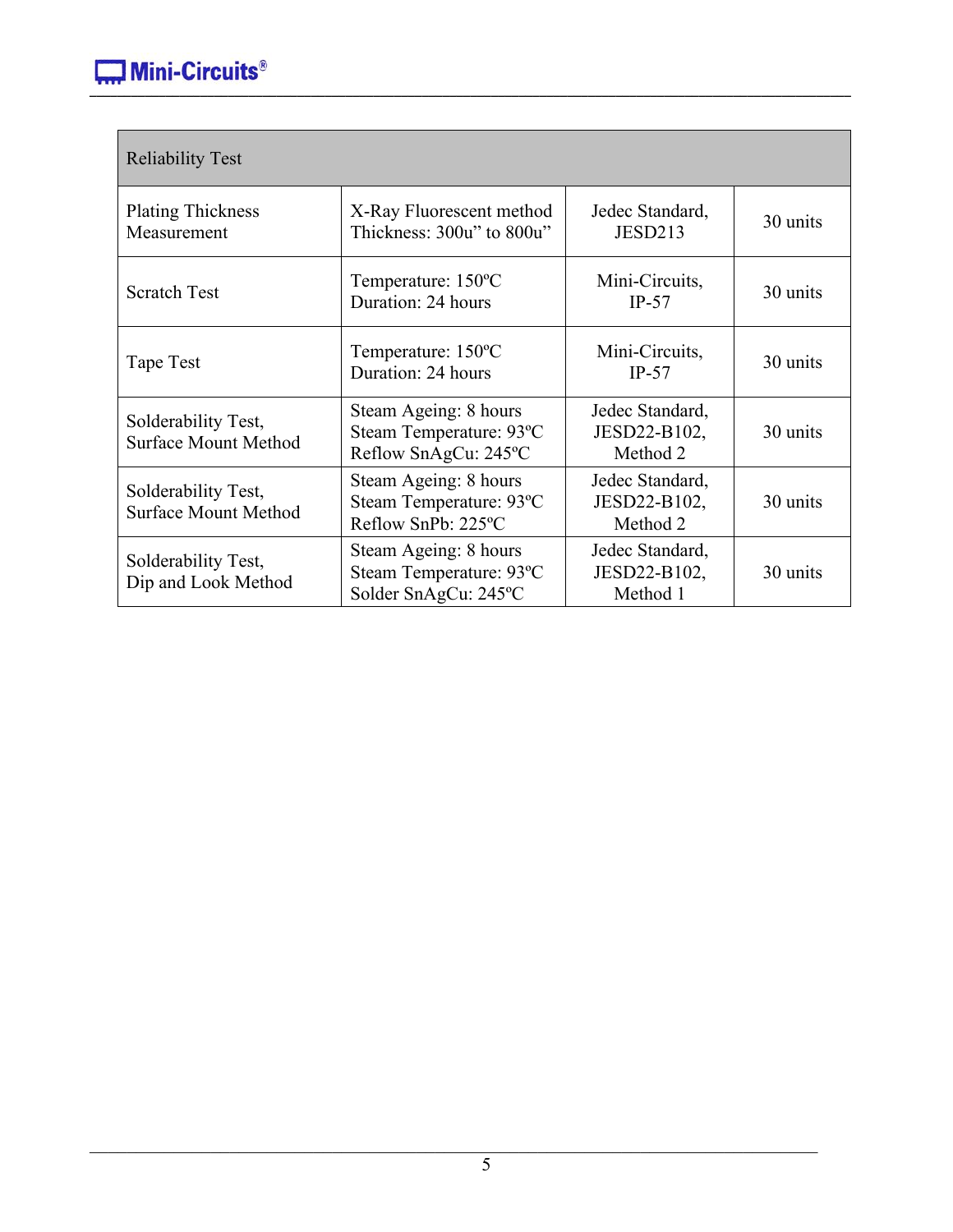| <b>Whisker Growth</b>                              |                                                                                              |                                              |          |
|----------------------------------------------------|----------------------------------------------------------------------------------------------|----------------------------------------------|----------|
| Preconditioning, Reflow                            | Peak Temperature: 260°C<br>Cycles: 3                                                         | Jedec Standard,<br>JESD22A121 and<br>JESD201 | 12 units |
| Temperature Cycle                                  | Thot: $+85^{\circ}$ C<br>Toold: $-55^{\circ}$ C<br>Dwell Time: 10 min<br><b>Cycles: 1500</b> | Jedec Standard,<br>JESD22A121 and<br>JESD201 | 4 units  |
| Ambient Temperature and<br><b>Humidity Storage</b> | Temperature: 30°C<br>RH: 60%<br>Duration: 4000 hours                                         | Jedec Standard,<br>JESD22A121 and<br>JESD201 | 4 units  |
| High Temperature and<br><b>Humidity Storage</b>    | Temperature: 55 <sup>o</sup> C<br>RH: 85%<br>Duration: 4000 hours                            | Jedec Standard,<br>JESD22A121 and<br>JESD201 | 4 units  |

Note:

- a. Tmax means Maximum Temperature
- b. Thot means Hot Temperature
- c. Tcold means Cold Temperature
- d. RH means Relative Humidity
- e. SnAgCu means Tin Silver Copper
- f. SnPb means Tin Lead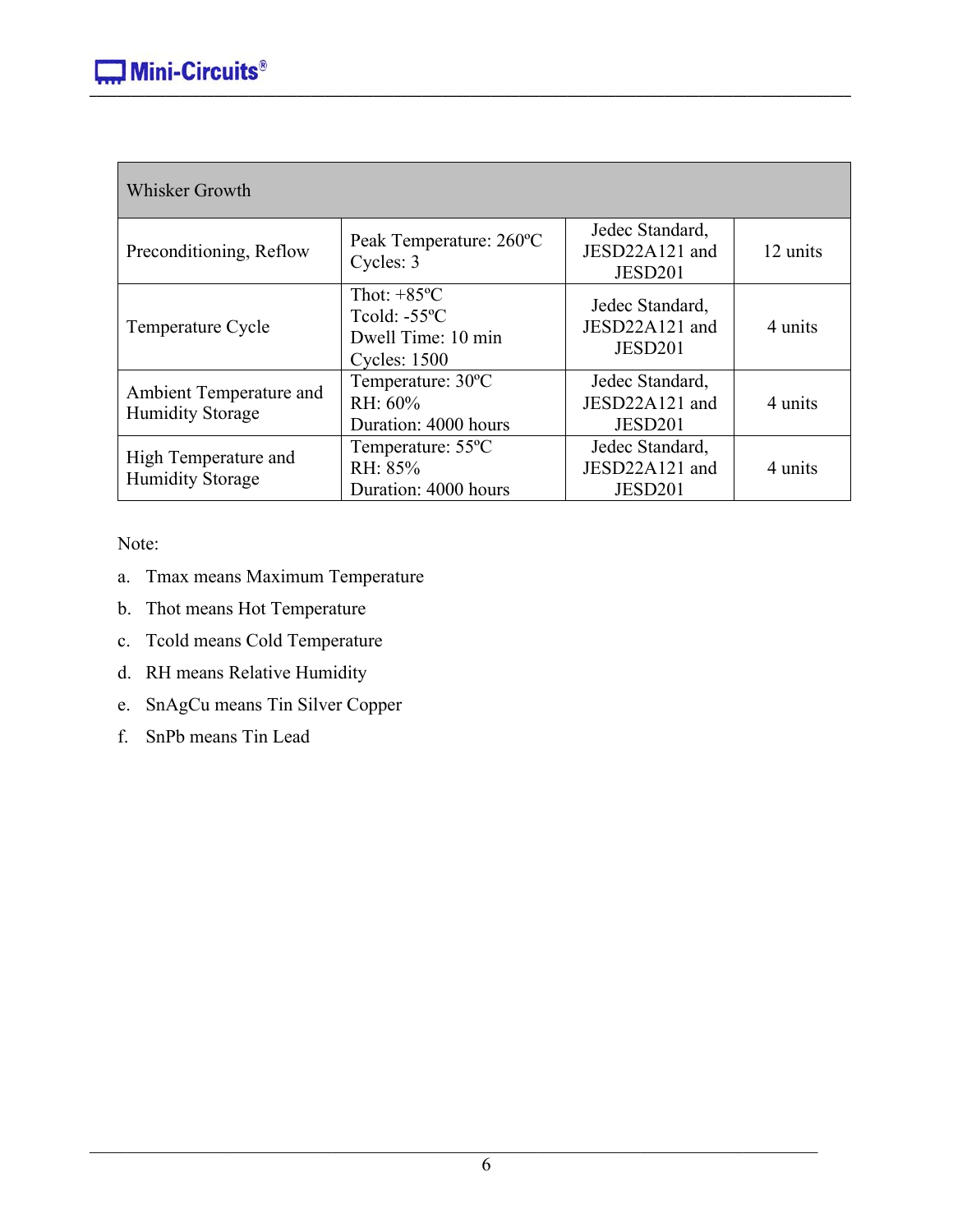# **4.2 QUALIFICATION FLOW CHART (Note: Jedec Ref#JESD47)**

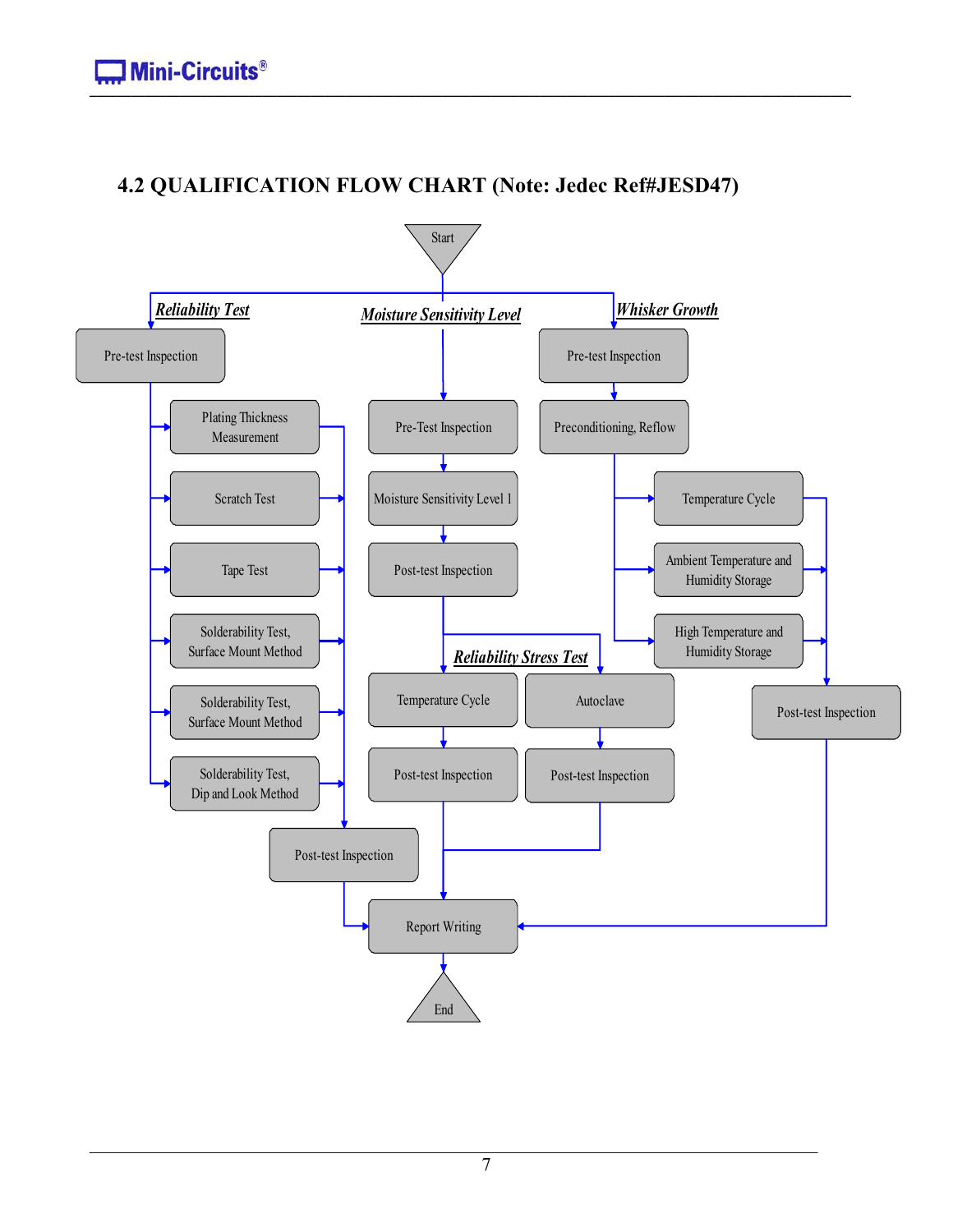# **5. QUALIFICATION RESULTS**

| <b>Test Performed</b>                            | <b>Test Point</b> | <b>XRF</b> Reading   | Post-test<br>(reject/inspected) |  |  |  |
|--------------------------------------------------|-------------------|----------------------|---------------------------------|--|--|--|
| Reliability Test – Plating Thickness Measurement |                   |                      |                                 |  |  |  |
| $LAT-1+$                                         | Post-test         | 421u" to 737u"       | $0/30$ units                    |  |  |  |
| $LEE-39+$                                        | Post-test         | $313u$ " to $351u$ " | $0/30$ units                    |  |  |  |
| Gali- $6F+$                                      | Post-test         | 320u" to 377u"       | $0/30$ units                    |  |  |  |
| ERA-3SM+                                         | Post-test         | 328u" to 413u"       | $0/30$ units                    |  |  |  |
| $TP2G-3+$                                        | Post-test         | 494u" to 744u"       | $0/30$ units                    |  |  |  |
| $BP4C+$                                          | Post-test         | 300u" to 394u"       | $0/30$ units                    |  |  |  |
| $PAT-15+$                                        | Post-test         | 397u" to 775u"       | $0/30$ units                    |  |  |  |

| <b>Test Performed</b>           | <b>Test Point</b>         | Pre-test<br>(reject/inspected) | Post-test<br>(reject/inspected) |
|---------------------------------|---------------------------|--------------------------------|---------------------------------|
| Reliability Test – Scratch Test |                           |                                |                                 |
| $LAT-1+$                        | Pre-test and<br>Post-test | $0/30$ units                   | $0/30$ units                    |
| $LEE-39+$                       | Pre-test and<br>Post-test | $0/30$ units                   | $0/30$ units                    |
| Gali- $6F+$                     | Pre-test and<br>Post-test | $0/30$ units                   | $0/30$ units                    |
| $ERA-3SM+$                      | Pre-test and<br>Post-test | $0/30$ units                   | $0/30$ units                    |
| $TP2G-3+$                       | Pre-test and<br>Post-test | $0/30$ units                   | $0/30$ units                    |
| $BP4C+$                         | Pre-test and<br>Post-test | $0/30$ units                   | $0/30$ units                    |
| $PATH-15+$                      | Pre-test and<br>Post-test | $0/30$ units                   | $0/30$ units                    |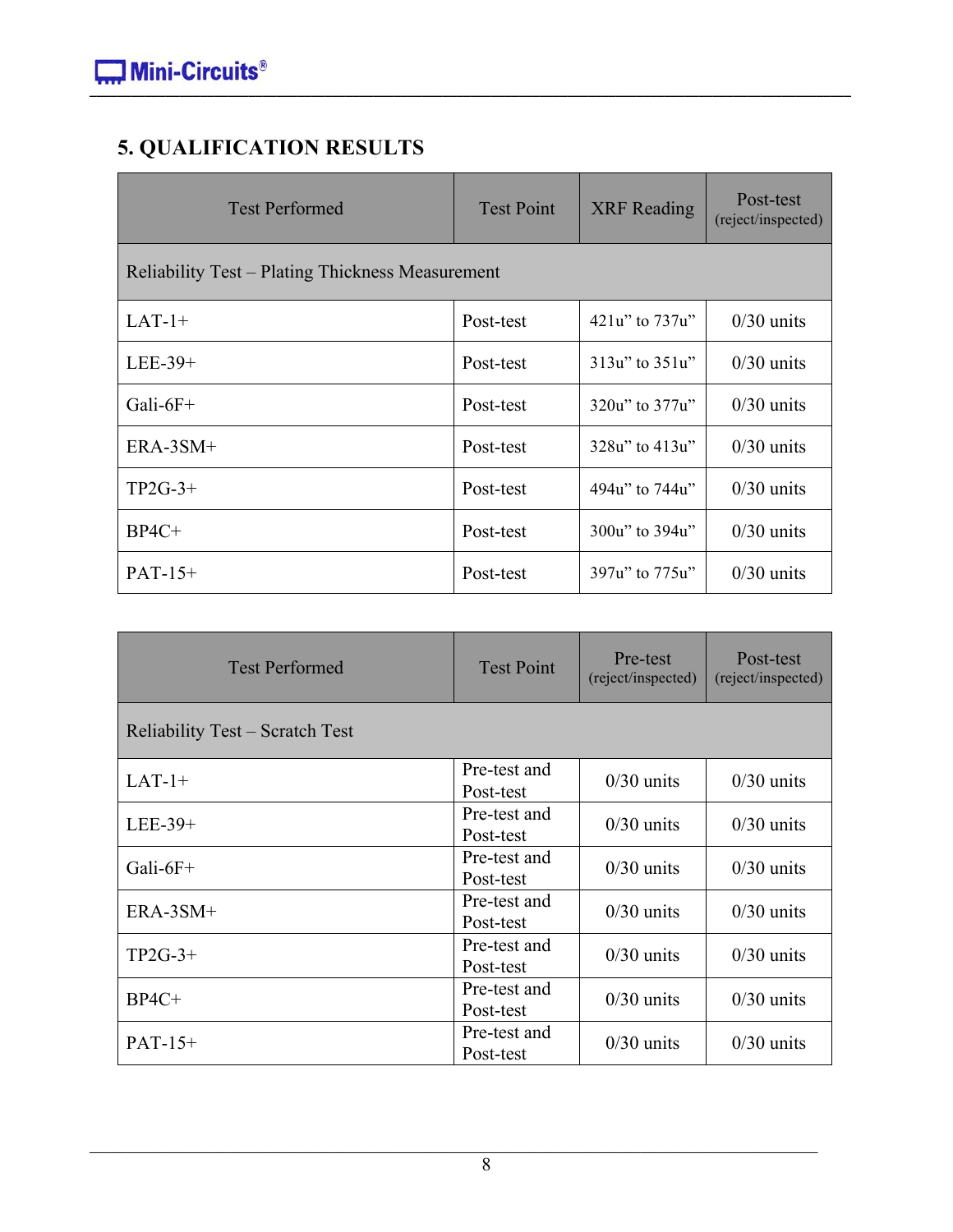| <b>Test Performed</b>        | <b>Test Point</b>         | Pre-test<br>(reject/inspected) | Post-test<br>(reject/inspected) |
|------------------------------|---------------------------|--------------------------------|---------------------------------|
| Reliability Test – Tape Test |                           |                                |                                 |
| $LAT-1+$                     | Pre-test and<br>Post-test | $0/30$ units                   | $0/30$ units                    |
| LEE-39+                      | Pre-test and<br>Post-test | $0/30$ units                   | $0/30$ units                    |
| Gali- $6F+$                  | Pre-test and<br>Post-test | $0/30$ units                   | $0/30$ units                    |
| $ERA-3SM+$                   | Pre-test and<br>Post-test | $0/30$ units                   | $0/30$ units                    |
| $TP2G-3+$                    | Pre-test and<br>Post-test | $0/30$ units                   | $0/30$ units                    |
| $BP4C+$                      | Pre-test and<br>Post-test | $0/30$ units                   | $0/30$ units                    |
| $PAT-15+$                    | Pre-test and<br>Post-test | $0/30$ units                   | $0/30$ units                    |

| <b>Test Performed</b>                                                                             | <b>Test Point</b>         | Pre-test<br>(reject/inspected) | Post-test<br>(reject/inspected) |
|---------------------------------------------------------------------------------------------------|---------------------------|--------------------------------|---------------------------------|
| Reliability Test – Solderability Test, surface mount method – SnAgCu solder paste, $\omega$ 245°C |                           |                                |                                 |
| $LAT-1+$                                                                                          | Pre-test and<br>Post-test | $0/30$ units                   | $0/30$ units                    |
| $LEE-39+$                                                                                         | Pre-test and<br>Post-test | $0/30$ units                   | $0/30$ units                    |
| Gali- $6F+$                                                                                       | Pre-test and<br>Post-test | $0/30$ units                   | $0/30$ units                    |
| $ERA-3SM+$                                                                                        | Pre-test and<br>Post-test | $0/30$ units                   | $0/30$ units                    |
| $TP2G-3+$                                                                                         | Pre-test and<br>Post-test | $0/30$ units                   | $0/30$ units                    |
| $BP4C+$                                                                                           | Pre-test and<br>Post-test | $0/30$ units                   | $0/30$ units                    |
| $PATH-15+$                                                                                        | Pre-test and<br>Post-test | $0/30$ units                   | $0/30$ units                    |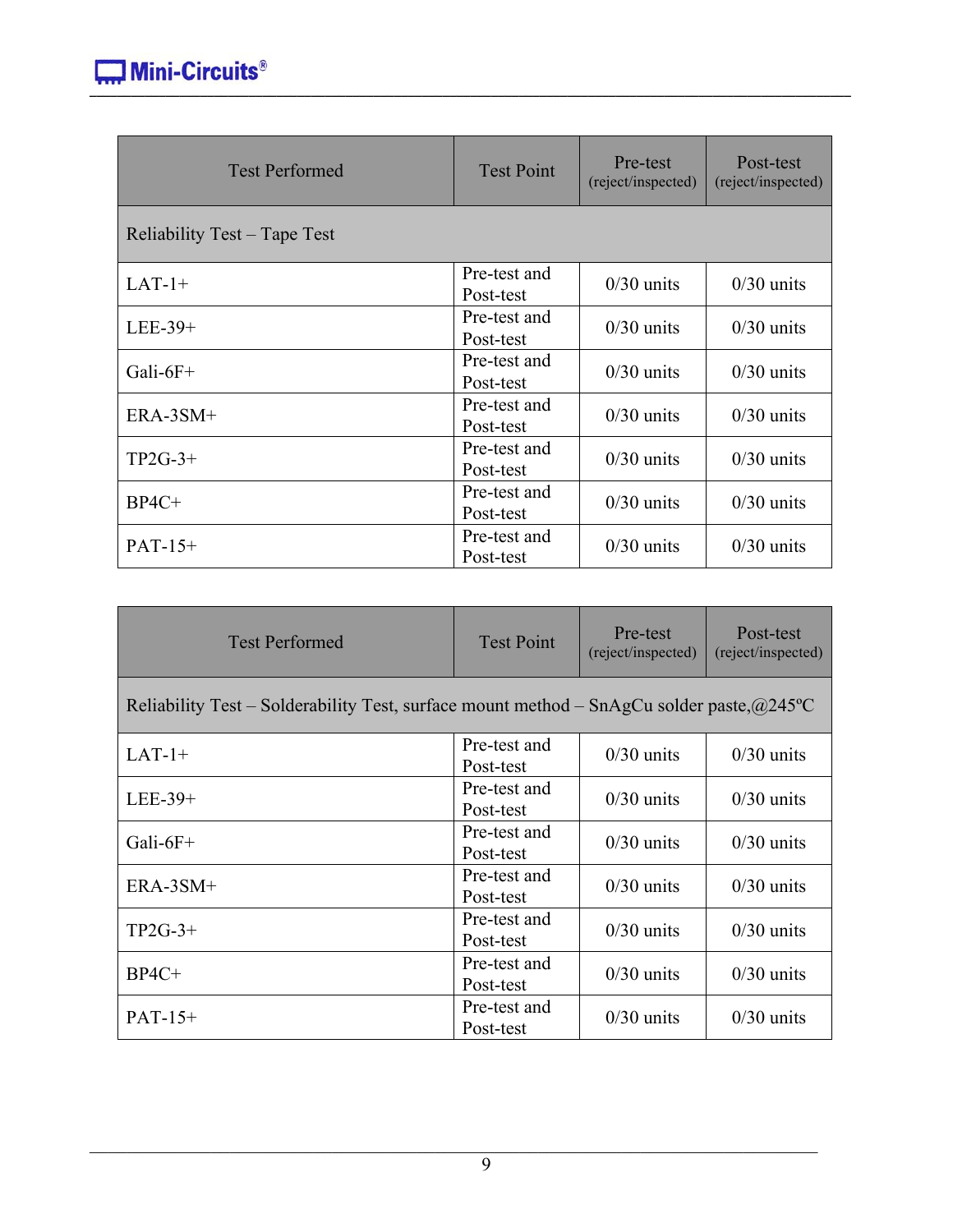| <b>Test Performed</b>                                                                           | <b>Test Point</b>         | Pre-test<br>(reject/inspected) | Post-test<br>(reject/inspected) |
|-------------------------------------------------------------------------------------------------|---------------------------|--------------------------------|---------------------------------|
| Reliability Test – Solderability Test, surface mount method – SnPb solder paste, $\omega$ 225°C |                           |                                |                                 |
| $LAT-1+$                                                                                        | Pre-test and<br>Post-test | $0/30$ units                   | $0/30$ units                    |
| $LEE-39+$                                                                                       | Pre-test and<br>Post-test | $0/30$ units                   | $0/30$ units                    |
| Gali- $6F+$                                                                                     | Pre-test and<br>Post-test | $0/30$ units                   | $0/30$ units                    |
| ERA-3SM+                                                                                        | Pre-test and<br>Post-test | $0/30$ units                   | $0/30$ units                    |
| $TP2G-3+$                                                                                       | Pre-test and<br>Post-test | $0/30$ units                   | $0/30$ units                    |
| $BP4C+$                                                                                         | Pre-test and<br>Post-test | $0/30$ units                   | $0/30$ units                    |
| $PATH-15+$                                                                                      | Pre-test and<br>Post-test | $0/30$ units                   | $0/30$ units                    |

| <b>Test Performed</b>                                                                            | <b>Test Point</b>         | Pre-test<br>(reject/inspected) | Post-test<br>(reject/inspected) |  |  |
|--------------------------------------------------------------------------------------------------|---------------------------|--------------------------------|---------------------------------|--|--|
| Reliability Test – Solderability Test, dip and look method – SnAgCu solder paste, $\omega$ 245°C |                           |                                |                                 |  |  |
| $LAT-1+$                                                                                         | Pre-test and<br>Post-test | $0/30$ units                   | $0/30$ units                    |  |  |
| $LEE-39+$                                                                                        | Pre-test and<br>Post-test | $0/30$ units                   | $0/30$ units                    |  |  |
| Gali- $6F+$                                                                                      | Pre-test and<br>Post-test | $0/30$ units                   | $0/30$ units                    |  |  |
| ERA-3SM+                                                                                         | Pre-test and<br>Post-test | $0/30$ units                   | $0/30$ units                    |  |  |
| $TP2G-3+$                                                                                        | Pre-test and<br>Post-test | $0/30$ units                   | $0/30$ units                    |  |  |
| $BP4C+$                                                                                          | Pre-test and<br>Post-test | $0/30$ units                   | $0/30$ units                    |  |  |
| $PAT-15+$                                                                                        | Pre-test and<br>Post-test | $0/30$ units                   | $0/30$ units                    |  |  |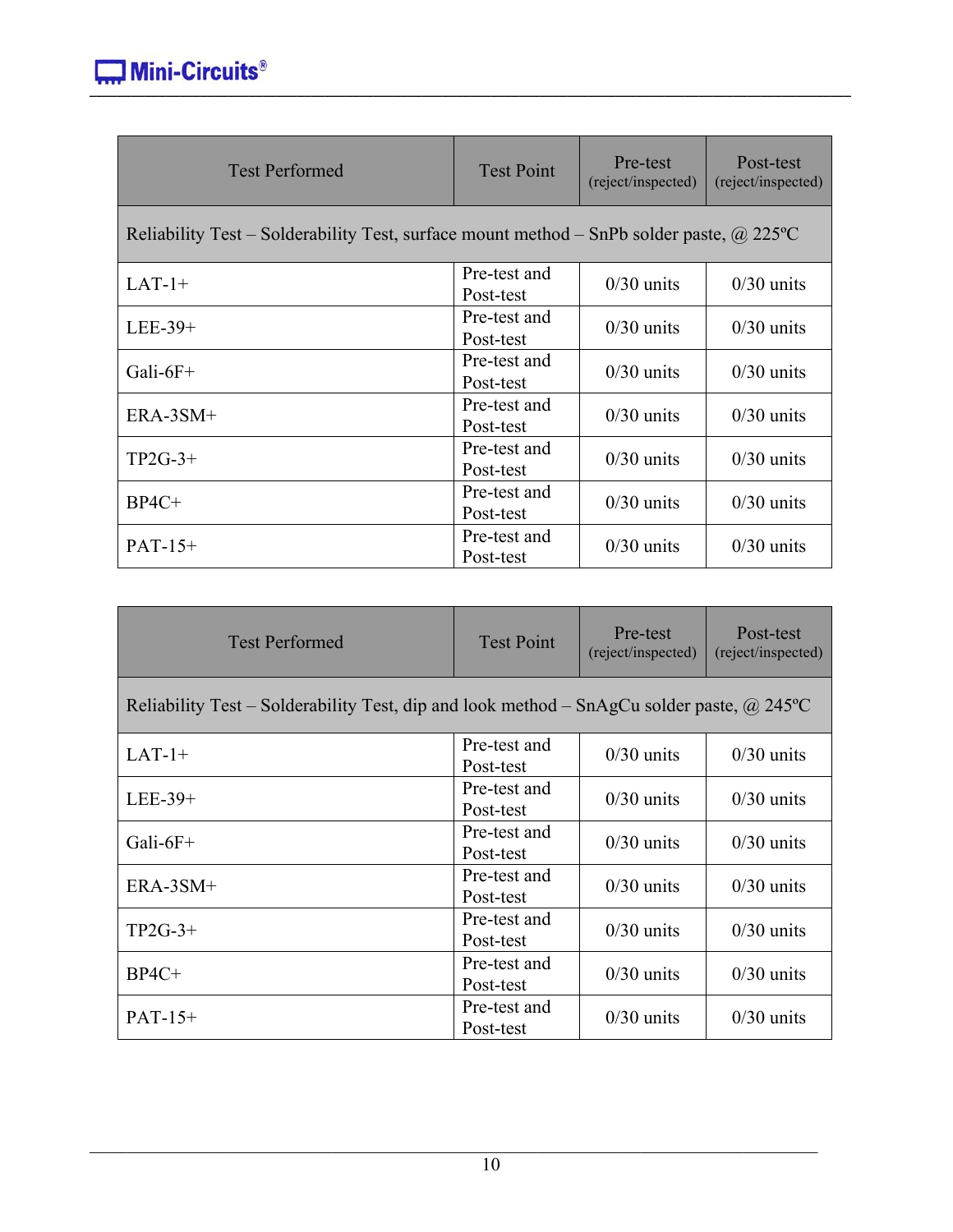| <b>Test Performed</b>        |                        | <b>Test Point</b>         | Pre-test<br>(reject/inspected) | Post-test<br>(reject/inspected) |  |
|------------------------------|------------------------|---------------------------|--------------------------------|---------------------------------|--|
| Moisture Sensitivity Level 1 |                        |                           |                                |                                 |  |
|                              | <b>External Visual</b> |                           | $0/45$ units                   | $0/45$ units                    |  |
| $LAT-1+$                     | <b>Electrical Test</b> | Pre-test and<br>Post-test | $0/45$ units                   | $0/45$ units                    |  |
|                              | <b>SAM Analysis</b>    |                           | $0/45$ units delam             | $0/45$ units delam              |  |
|                              | <b>External Visual</b> |                           | $0/45$ units                   | $0/45$ units                    |  |
| LEE-39+                      | <b>Electrical Test</b> | Pre-test and<br>Post-test | $0/45$ units                   | $0/45$ units                    |  |
|                              | <b>SAM Analysis</b>    |                           | $0/45$ units delam             | $0/45$ units delam              |  |
|                              | <b>External Visual</b> |                           | $0/45$ units                   | $0/45$ units                    |  |
| Gali- $6F+$                  | <b>Electrical Test</b> | Pre-test and<br>Post-test | $0/45$ units                   | $0/45$ units                    |  |
|                              | <b>SAM Analysis</b>    |                           | $0/45$ units delam             | $0/45$ units delam              |  |
|                              | <b>External Visual</b> |                           | $0/45$ units                   | $0/45$ units                    |  |
| ERA-3SM+                     | <b>Electrical Test</b> | Pre-test and<br>Post-test | $0/45$ units                   | $0/45$ units                    |  |
|                              | <b>SAM Analysis</b>    |                           | $0/45$ units delam             | $0/45$ units delam              |  |
|                              | <b>External Visual</b> |                           | $0/45$ units                   | $0/45$ units                    |  |
| $TP2G-3+$                    | <b>Electrical Test</b> | Pre-test and<br>Post-test | $0/45$ units                   | $0/45$ units                    |  |
|                              | <b>SAM Analysis</b>    |                           | $0/45$ units delam             | $0/45$ units delam              |  |
|                              | <b>External Visual</b> |                           | $0/45$ units                   | $0/45$ units                    |  |
| $BP4C+$                      | <b>Electrical Test</b> | Pre-test and<br>Post-test | $0/45$ units                   | $0/45$ units                    |  |
|                              | <b>SAM Analysis</b>    |                           | $0/45$ units delam             | $0/45$ units delam              |  |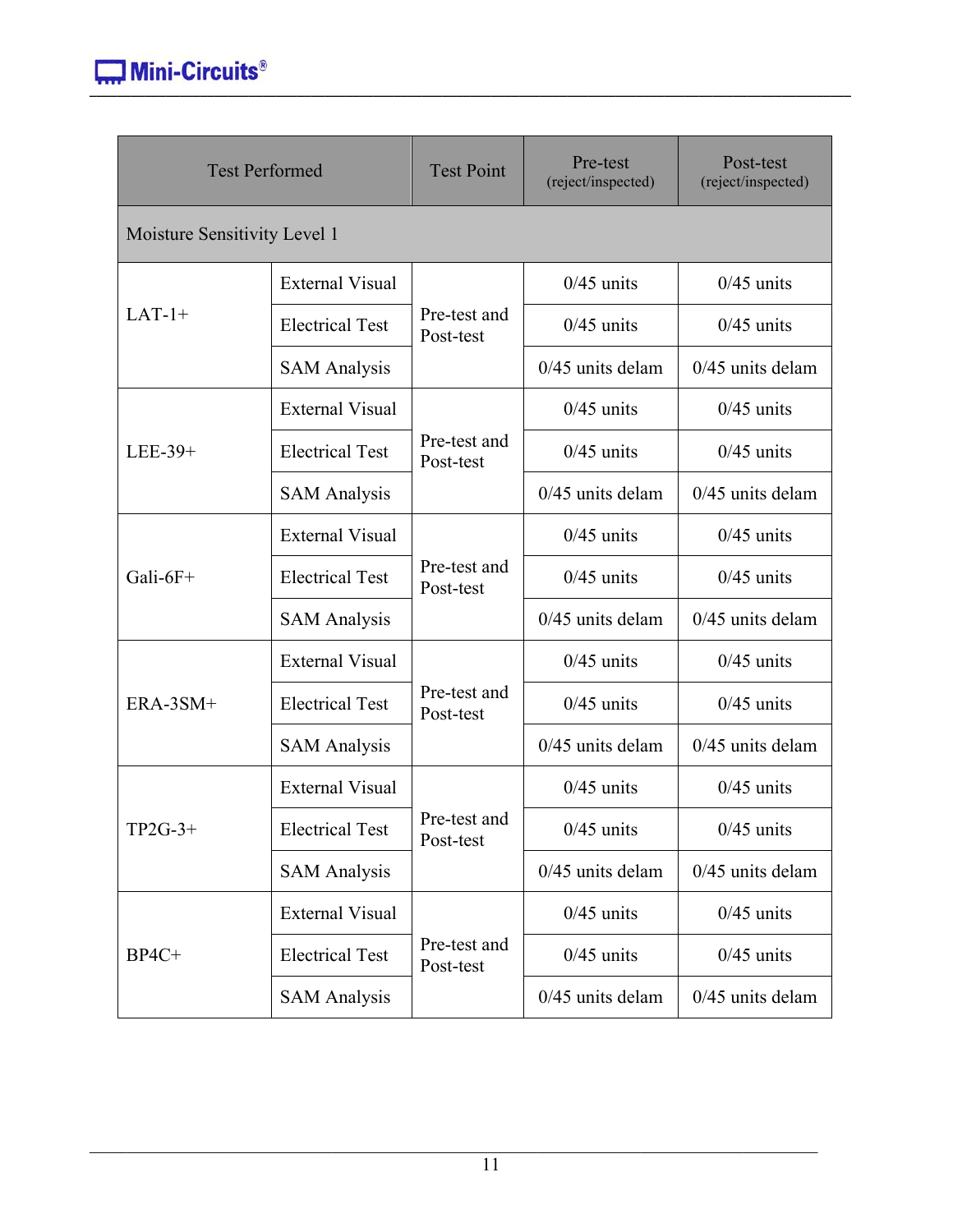| <b>Test Performed</b>                         |                        | <b>Test Point</b> | Pre-test<br>(reject/inspected) | Post-test<br>(reject/inspected) |
|-----------------------------------------------|------------------------|-------------------|--------------------------------|---------------------------------|
| Resistance to Heat - Reflow 3 Cycles at 260°C |                        |                   |                                |                                 |
| $PAT-15+$                                     | <b>External Visual</b> | Pre-test and      | $0/45$ units                   | $0/45$ units                    |
|                                               | <b>Electrical Test</b> | Post-test         | $0/45$ units                   | $0/45$ units                    |

| <b>Test Performed</b> |                                                         | <b>Test Point</b> | Pre-test<br>(reject/inspected) | Post-test<br>(reject/inspected) |  |  |
|-----------------------|---------------------------------------------------------|-------------------|--------------------------------|---------------------------------|--|--|
|                       | Reliability Stress Test – Temperature Cycle, 500 cycles |                   |                                |                                 |  |  |
| $LAT-1+$              | <b>External Visual</b>                                  | Pre-test and      | $0/23$ units                   | $0/23$ units                    |  |  |
|                       | <b>Electrical Test</b>                                  | Post-test         | $0/23$ units                   | $0/23$ units                    |  |  |
|                       | <b>External Visual</b>                                  | Pre-test and      | $0/23$ units                   | $0/23$ units                    |  |  |
| LEE-39+               | <b>Electrical Test</b>                                  | Post-test         | $0/23$ units                   | $0/23$ units                    |  |  |
|                       | <b>External Visual</b>                                  | Pre-test and      | $0/23$ units                   | $0/23$ units                    |  |  |
| Gali- $6F+$           | <b>Electrical Test</b>                                  | Post-test         | $0/23$ units                   | $0/23$ units                    |  |  |
|                       | <b>External Visual</b>                                  | Pre-test and      | $0/23$ units                   | $0/23$ units                    |  |  |
| ERA-3SM+              | <b>Electrical Test</b>                                  | Post-test         | $0/23$ units                   | $0/23$ units                    |  |  |
|                       | <b>External Visual</b>                                  | Pre-test and      | $0/23$ units                   | $0/23$ units                    |  |  |
| $TP2G-3+$             | <b>Electrical Test</b>                                  | Post-test         | $0/23$ units                   | $0/23$ units                    |  |  |
|                       | <b>External Visual</b>                                  | Pre-test and      | $0/23$ units                   | $0/23$ units                    |  |  |
| $BP4C+$               | <b>Electrical Test</b>                                  | Post-test         | $0/23$ units                   | $0/23$ units                    |  |  |
|                       | <b>External Visual</b>                                  | Pre-test and      | $0/23$ units                   | $0/23$ units                    |  |  |
| $PAT-15+$             | <b>Electrical Test</b>                                  | Post-test         | $0/23$ units                   | $0/23$ units                    |  |  |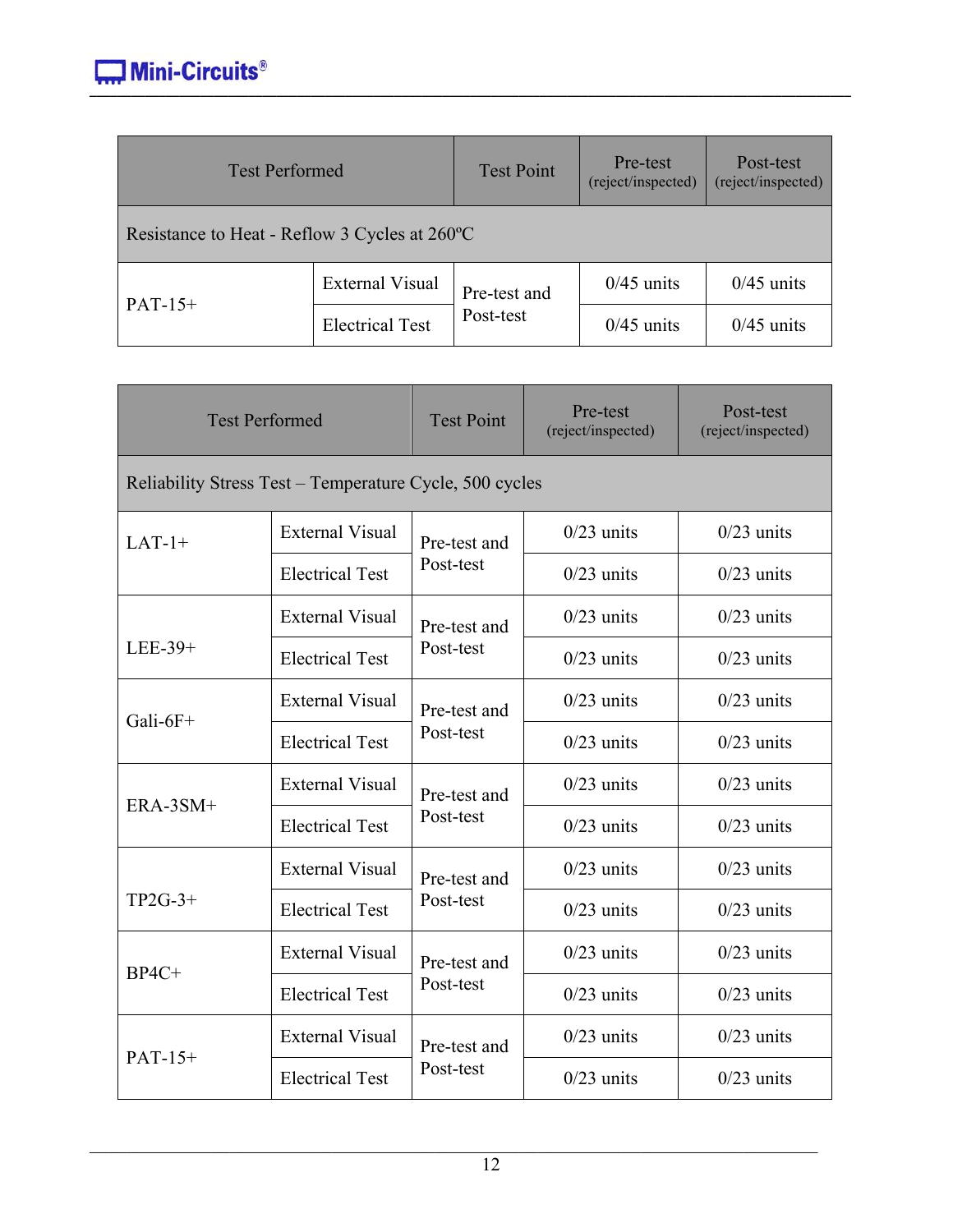| <b>Test Performed</b>                         |                        | <b>Test Point</b> | Pre-test<br>(reject/inspected) | Post-test<br>(reject/inspected) |  |
|-----------------------------------------------|------------------------|-------------------|--------------------------------|---------------------------------|--|
| Reliability Stress Test – Autoclave, 96 hours |                        |                   |                                |                                 |  |
| $LAT-1+$                                      | <b>External Visual</b> | Pre-test and      | $0/22$ units                   | $0/22$ units                    |  |
|                                               | <b>Electrical Test</b> | Post-test         | $0/22$ units                   | $0/22$ units                    |  |
| LEE-39+                                       | <b>External Visual</b> | Pre-test and      | $0/22$ units                   | $0/22$ units                    |  |
|                                               | <b>Electrical Test</b> | Post-test         | $0/22$ units                   | $0/22$ units                    |  |
| Gali- $6F+$                                   | <b>External Visual</b> | Pre-test and      | $0/22$ units                   | $0/22$ units                    |  |
|                                               | <b>Electrical Test</b> | Post-test         | $0/22$ units                   | $0/22$ units                    |  |
| $ERA-3SM+$                                    | <b>External Visual</b> | Pre-test and      | $0/22$ units                   | $0/22$ units                    |  |
|                                               | <b>Electrical Test</b> | Post-test         | $0/22$ units                   | $0/22$ units                    |  |
|                                               | <b>External Visual</b> | Pre-test and      | $0/22$ units                   | $0/22$ units                    |  |
| $TP2G-3+$                                     | <b>Electrical Test</b> | Post-test         | $0/22$ units                   | $0/22$ units                    |  |
|                                               | <b>External Visual</b> | Pre-test and      | $0/22$ units                   | $0/22$ units                    |  |
| $BP4C+$                                       | <b>Electrical Test</b> | Post-test         | $0/22$ units                   | $0/22$ units                    |  |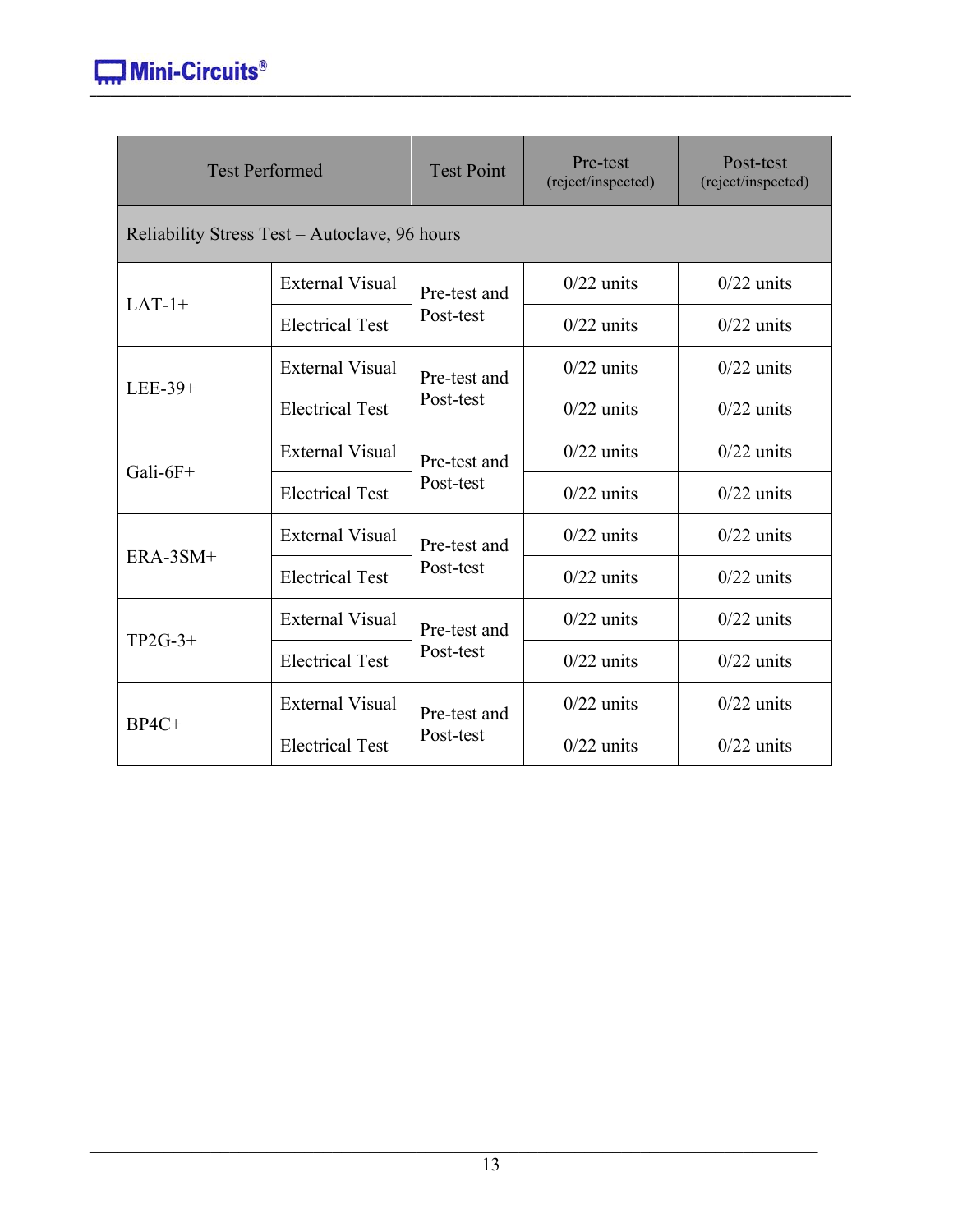| <b>Test Performed</b>                                      |                        | <b>Test Point</b>         | Pre-test<br>(reject/inspected) | Post-test<br>(reject/inspected) |
|------------------------------------------------------------|------------------------|---------------------------|--------------------------------|---------------------------------|
| Whisker Growth – Preconditioning Reflow at $260^{\circ}$ C |                        |                           |                                |                                 |
| $LAT-1+$                                                   | <b>External Visual</b> | Pre-test and<br>Post-test | $0/12$ units                   | $0/12$ units                    |
| $LEE-39+$                                                  | <b>External Visual</b> | Pre-test and<br>Post-test | $0/12$ units                   | $0/12$ units                    |
| Gali- $6F+$                                                | External Visual        | Pre-test and<br>Post-test | $0/12$ units                   | $0/12$ units                    |
| $ERA-3SM+$                                                 | <b>External Visual</b> | Pre-test and<br>Post-test | $0/12$ units                   | $0/12$ units                    |
| $TP2G-3+$                                                  | <b>External Visual</b> | Pre-test and<br>Post-test | $0/12$ units                   | $0/12$ units                    |
| $BP4C+$                                                    | <b>External Visual</b> | Pre-test and<br>Post-test | $0/12$ units                   | $0/12$ units                    |
| $PAT-15+$                                                  | External Visual        | Pre-test and<br>Post-test | $0/12$ units                   | $0/12$ units                    |

| <b>Test Performed</b>                           |                        | <b>Test Point</b>         | Pre-test<br>(reject/inspected) | Post-test<br>(reject/inspected) |
|-------------------------------------------------|------------------------|---------------------------|--------------------------------|---------------------------------|
| Whisker Growth – Temperature Cycle, 1500 cycles |                        |                           |                                |                                 |
| $LAT-1+$                                        | <b>External Visual</b> | Pre-test and<br>Post-test | $0/4$ units                    | $0/4$ units                     |
| $LEE-39+$                                       | <b>External Visual</b> | Pre-test and<br>Post-test | $0/4$ units                    | $0/4$ units                     |
| Gali- $6F+$                                     | <b>External Visual</b> | Pre-test and<br>Post-test | $0/4$ units                    | $0/4$ units                     |
| $ERA-3SM+$                                      | <b>External Visual</b> | Pre-test and<br>Post-test | $0/4$ units                    | $0/4$ units                     |
| $TP2G-3+$                                       | <b>External Visual</b> | Pre-test and<br>Post-test | $0/4$ units                    | $0/4$ units                     |
| $BP4C+$                                         | <b>External Visual</b> | Pre-test and<br>Post-test | $0/4$ units                    | $0/4$ units                     |
| $PAT-15+$                                       | <b>External Visual</b> | Pre-test and<br>Post-test | $0/4$ units                    | $0/4$ units                     |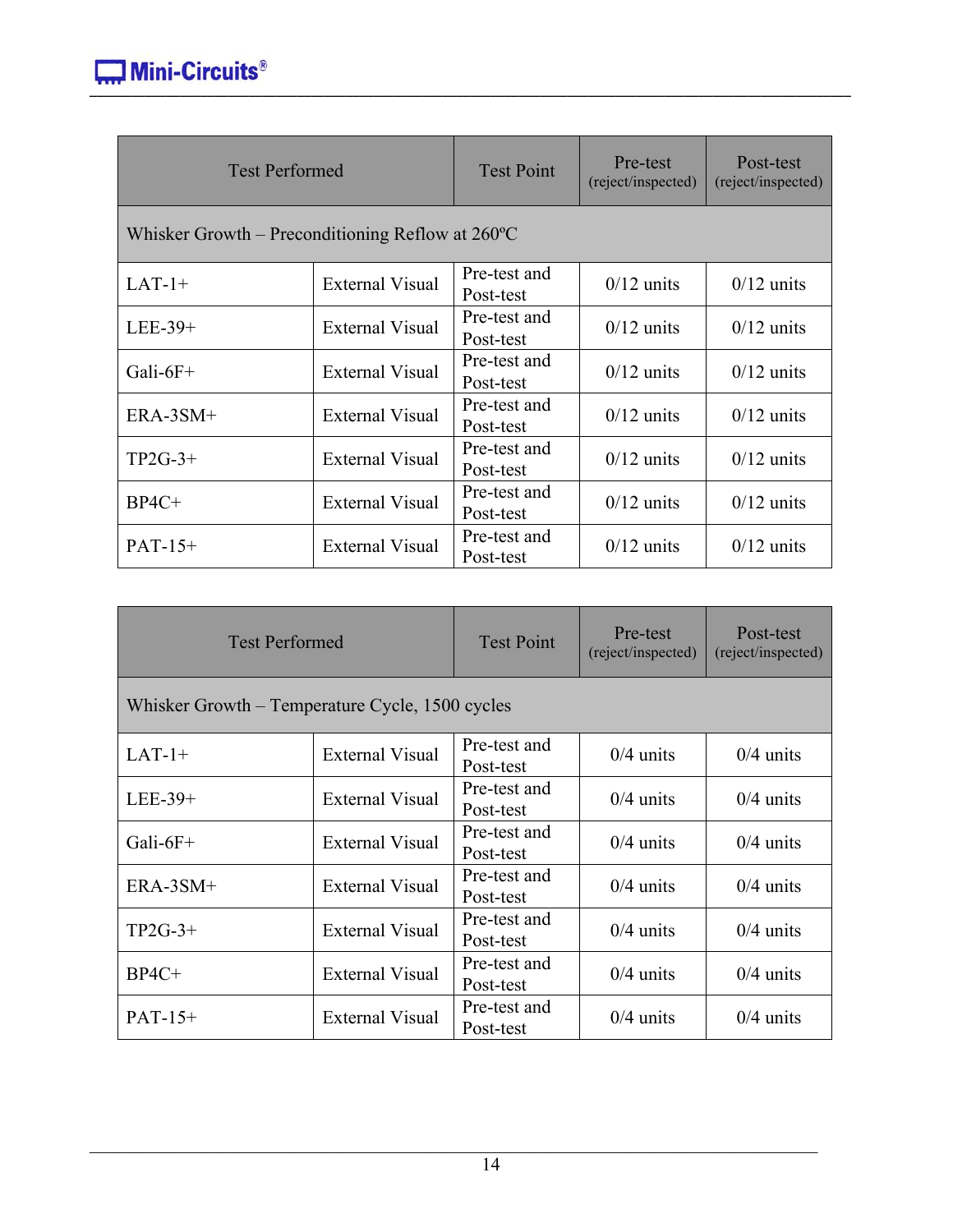| <b>Test Performed</b>                                                 |                        | <b>Test Point</b>         | Pre-test<br>(reject/inspected) | Post-test<br>(reject/inspected) |
|-----------------------------------------------------------------------|------------------------|---------------------------|--------------------------------|---------------------------------|
| Whisker Growth – Ambient Temperature and Humidity Storage, 4000 hours |                        |                           |                                |                                 |
| $LAT-1+$                                                              | <b>External Visual</b> | Pre-test and<br>Post-test | $0/4$ units                    | $0/4$ units                     |
| LEE-39+                                                               | <b>External Visual</b> | Pre-test and<br>Post-test | $0/4$ units                    | $0/4$ units                     |
| Gali- $6F+$                                                           | <b>External Visual</b> | Pre-test and<br>Post-test | $0/4$ units                    | $0/4$ units                     |
| $ERA-3SM+$                                                            | <b>External Visual</b> | Pre-test and<br>Post-test | $0/4$ units                    | $0/4$ units                     |
| $TP2G-3+$                                                             | <b>External Visual</b> | Pre-test and<br>Post-test | $0/4$ units                    | $0/4$ units                     |
| $BP4C+$                                                               | <b>External Visual</b> | Pre-test and<br>Post-test | $0/4$ units                    | $0/4$ units                     |
| $PAT-15+$                                                             | <b>External Visual</b> | Pre-test and<br>Post-test | $0/4$ units                    | $0/4$ units                     |

| <b>Test Performed</b>                                              |                        | <b>Test Point</b>         | Pre-test<br>(reject/inspected) | Post-test<br>(reject/inspected) |
|--------------------------------------------------------------------|------------------------|---------------------------|--------------------------------|---------------------------------|
| Whisker Growth – High Temperature and Humidity Storage, 4000 hours |                        |                           |                                |                                 |
| $LAT-1+$                                                           | <b>External Visual</b> | Pre-test and<br>Post-test | $0/4$ units                    | $0/4$ units                     |
| $LEE-39+$                                                          | <b>External Visual</b> | Pre-test and<br>Post-test | $0/4$ units                    | $0/4$ units                     |
| Gali- $6F+$                                                        | <b>External Visual</b> | Pre-test and<br>Post-test | $0/4$ units                    | $0/4$ units                     |
| ERA-3SM+                                                           | <b>External Visual</b> | Pre-test and<br>Post-test | $0/4$ units                    | $0/4$ units                     |
| $TP2G-3+$                                                          | <b>External Visual</b> | Pre-test and<br>Post-test | $0/4$ units                    | $0/4$ units                     |
| $BP4C+$                                                            | <b>External Visual</b> | Pre-test and<br>Post-test | $0/4$ units                    | $0/4$ units                     |
| $PATH-15+$                                                         | <b>External Visual</b> | Pre-test and<br>Post-test | $0/4$ units                    | $0/4$ units                     |